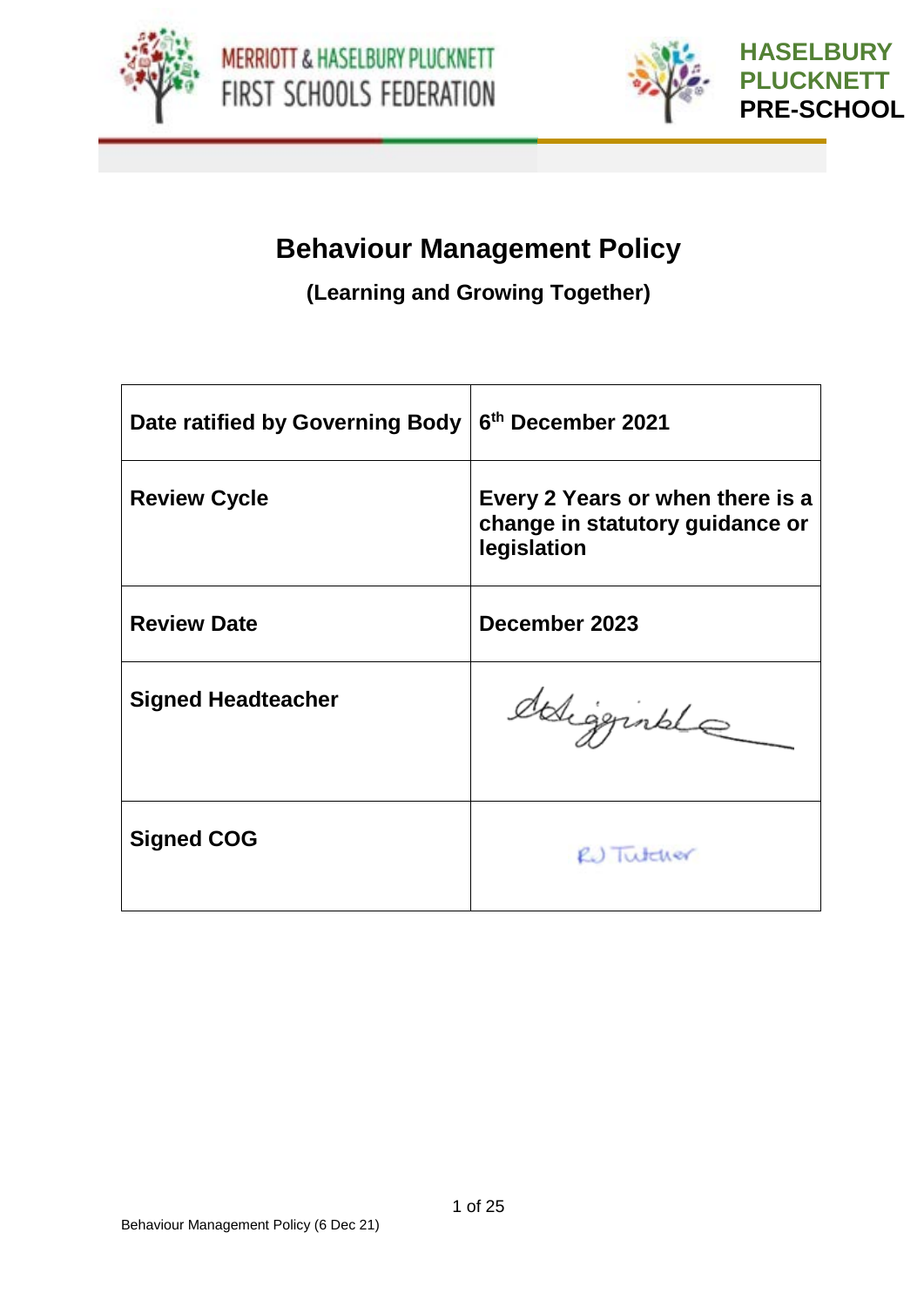



#### 1. **General**

- a. The Merriott and Haselbury Federation feel it is important to promote a caring and supportive environment to enable all members of our schools to feel secure, respected and therefore promote good behaviour. Furthermore, the staff and governors of Merriott and Haselbury Federation believe that in order to enable effective teaching and learning to take place, good behaviour in all aspects of school life is necessary. It is the purpose of this policy to have a key role in in developing and maintaining such an environment and that effective teaching and learning can take place.
- b. Children need to learn to consider the views and feelings, needs and rights of others and the impact that their behaviour has on other people, places and objects. This is a developmental task that requires support, encouragement, teaching and positive role modelling (setting the correct example). The principles that underpin how we achieve positive and considerate behaviour exist within the programme for promoting personal, social and emotional development.
- c. The Governing Body fully supports these principles and seeks to create an environment which encourages and reinforces good behaviour and to develop lifelong skills and values. This will enable our learners to become good citizens and contribute positively to society.

#### 2. **Aims**

- a. For all of the children to feel safe to learn, play and be with others.
- b. To create a learning environment where all its members are treated fairly, with respect and dignity.
- c. For all children to know they have the right to be safe emotionally and physically.
- d. It is our belief that school should help children learn that they are responsible for their own actions and that each child takes his/her own decision about what is the right or wrong thing to do.
- e. To create a learning environment which encourages and reinforces good behaviour so that all of our children are known, understood, listened to and valued, enabling them to develop their sense of belonging.
- f. To define acceptable standards of behaviour.
- g. To encourage consistent approach to behaviour management.
- h. To promote self-esteem, self-discipline and positive relationships.
- i. To teach children the skills to enable them to:
	- i) solve conflicts as peacefully as possible through a process of negotiation.
	- ii) to show sympathy towards and tolerance of others being aware of different needs
	- iii) to respect property.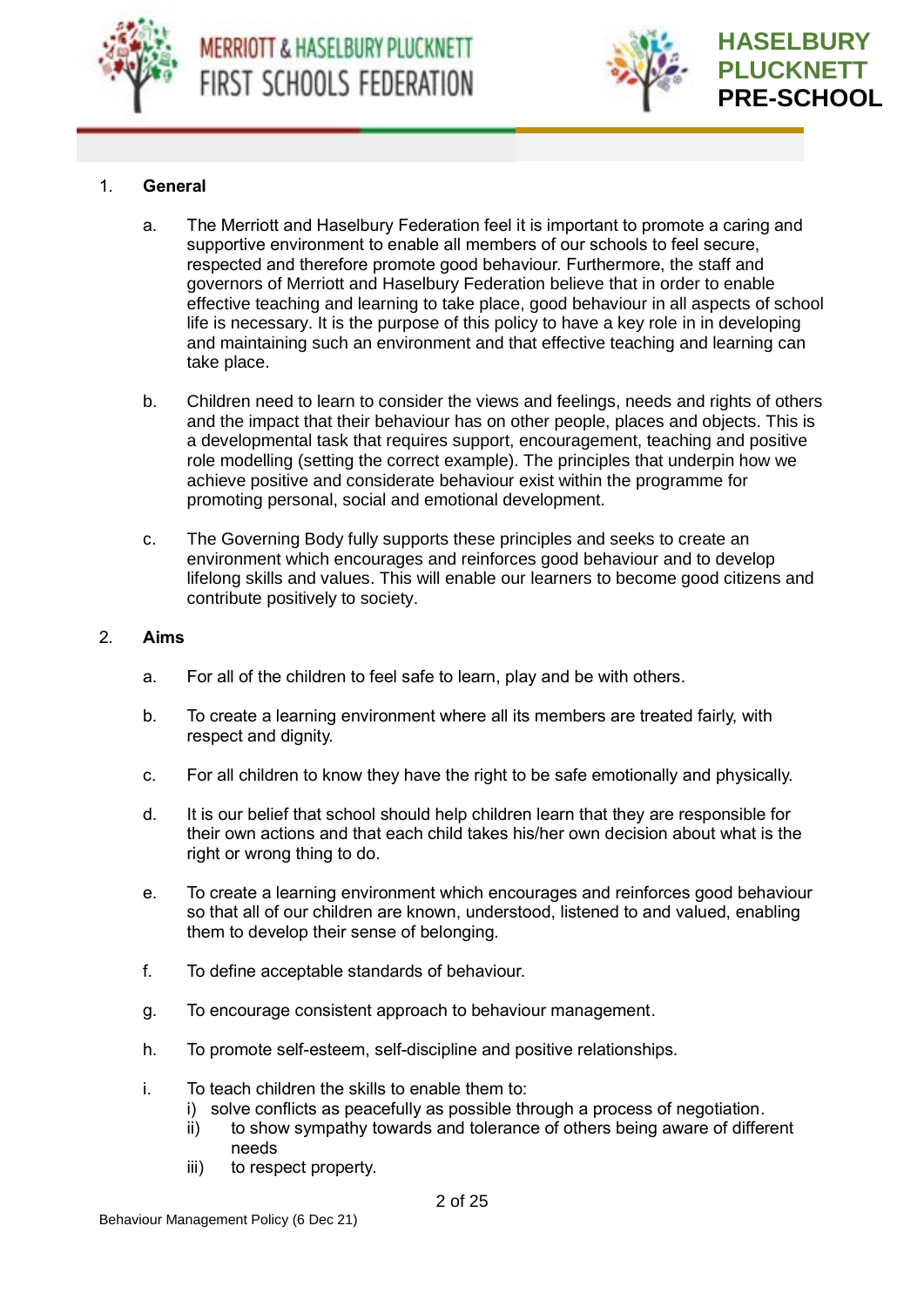



- j. To ensure that the school's expectations and strategies are widely known and understood.
- k. To encourage the involvement of both home and school in the implementation of this policy.

#### 3. **Standards of Behaviour**

- a. Pupils are made aware of the standard of behaviour acceptable in school and of behaviour which is unacceptable and not permitted. Each school has a charter developed with the school council which reinforces how we should behave towards each other. Individual classes create their own rules which embed our charter and children sign up to agree to these. Classroom rules compliment the charter and are not a replacement.
- b. Alongside this the school council has developed playground rules to live out the charter when out at play. The School Charter and the Playground Rules are displayed throughout the school.

#### 4. **The Curriculum and Learning**

- a. We believe that an appropriately structured curriculum and effective learning contribute to good behaviour. Thorough planning for the needs of individual pupils, the active involvement of pupils in their own learning, and structured feedback all help to avoid the alienation and disaffection which can lie at the root of poor behaviour. A daily focus within Personal, Health and Social Education (PHSE), Religious Education (RE) and Collective Worship provide opportunities for effective role modelling.
- b. It follows that lessons should have clear objectives, understood by the children, and differentiated to meet the needs of children of different abilities. Marking and record keeping can be used both as a supportive activity, providing feedback to the children on their progress and achievements, and as a signal that the children's efforts are valued and that progress matters.

#### 5. **Classroom Management**

- a. Classroom management and teaching methods have an important influence on children's behaviour. The classroom environment gives clear messages to the children about the extent to which they and their efforts are valued. Relationships between teacher and children, strategies for encouraging good behaviour, arrangements of furniture, access to resources and classroom display all have a bearing on the way children behave.
- b. Classrooms should be organised to develop independence and personal initiative. Furniture should be arranged to provide an environment conducive to on-task behaviour. Material and resources should be arranged to aid accessibility and reduce uncertainty and disruption. Displays should help develop self-esteem through demonstrating the value of every individual's contribution, and overall, the classroom should provide a welcoming environment.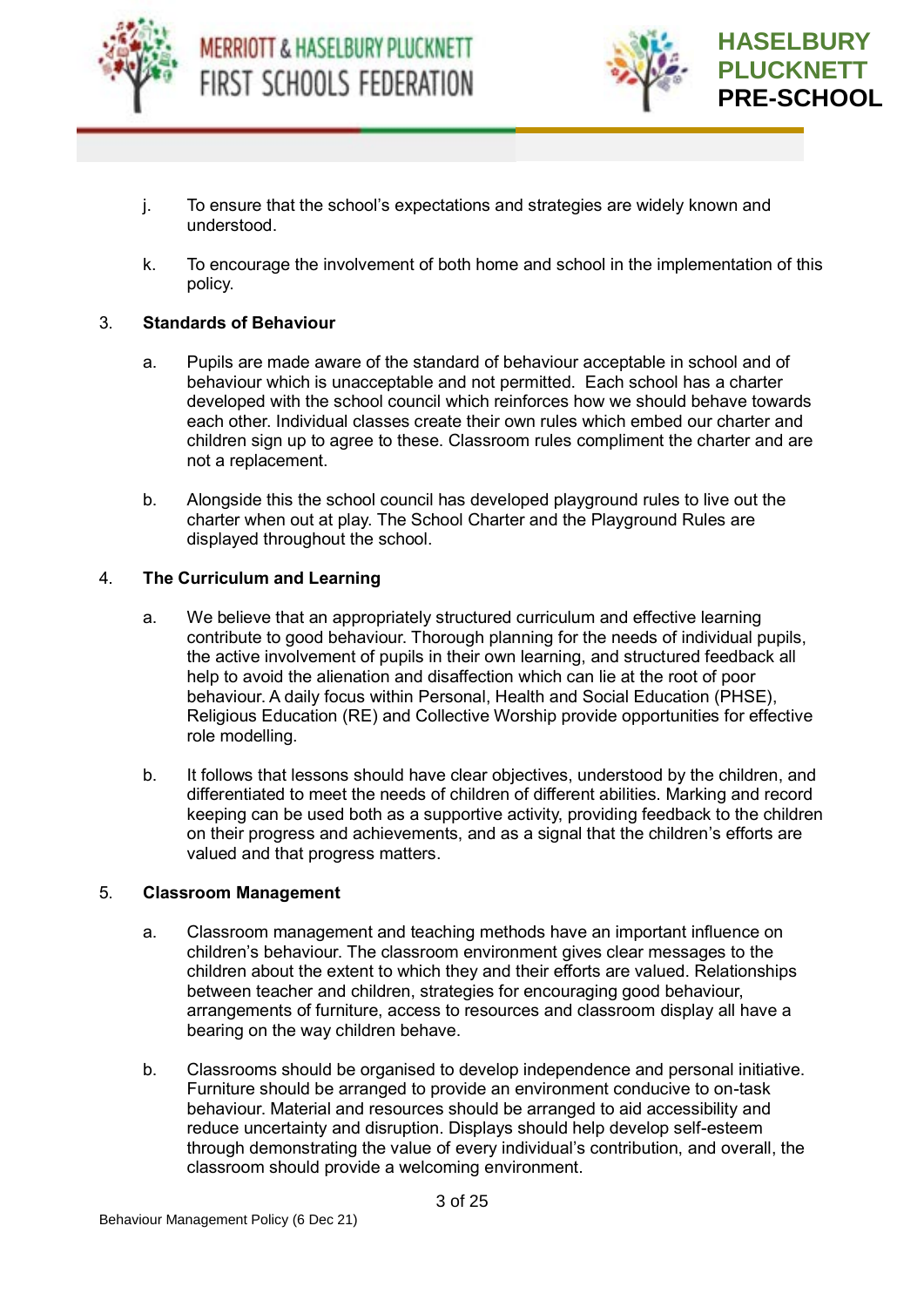



- c. Teaching methods should encourage enthusiasm and active participation for all. Lessons should aim to develop the skills, knowledge and understanding which will enable the children to work and play in co-operation with others. Praise should be used to encourage good behaviour as well as good work. Teachers should seek to use positive praise wherever possible when managing large groups. If staff are required to intervene to deal with behavioural incidents then they should aim to be as discrete as possible in dealing with the matter. Criticism should always be framed in a constructive manner.
- d. The Pre-School has a named person who has overall responsibility for supporting personal, social and emotional development, including issues concerning behaviour. The designated Pre-School Supervisor will;
	- i) Keep up-to-date with legislation, research and thinking on promoting positive behaviour and on handling children's behaviour where it may require additional support.
	- ii) Access relevant sources of expertise on promoting positive behaviour within the programme for supporting personal, social and emotional development.
	- iii) Check that all staff have relevant in-service training on promoting positive behaviour. We keep a record of all training attended by each staff member.
	- iv) We recognise that codes for interacting with other people vary between cultures and require staff to be aware of and respect those who use the setting.
	- v) We require all staff, volunteers and students to provide a positive model of behaviour by treating children, parents / carers and one another with friendliness, care and courtesy.
	- vi) We familiarise new staff and volunteers with the Pre-School's behaviour policy and its guidelines for behaviour.
	- vii) We expect all members of the Pre-School, children, parents / carers, staff, volunteers and students to keep to the guidelines, requiring these to be applied consistently.
	- viii) We work in partnership with the children's parents/carers. Parents / carers are regularly informed about their child's behaviour by their key person. We work with parents/carers to address recurring inappropriate behaviour using our observations records to help us to understand the cause and to decide jointly how to respond appropriately.
	- ix) Liaise with school staff including the School Leadership Team as required as well as outside agencies where additional behaviour support is required.

#### 6. **Parent and Carer Partnership**

- a. A positive partnership with parents / carers is crucial to building trust and developing a common approach to behaviour expectations and strategies for dealing with problems. Parental participation in many aspects of school life is encouraged. This participation assists the development of positive relationships in which parents are more likely to be responsive if the school requires their support in dealing with difficult issues of unacceptable behaviour.
- b. The school will communicate policy and expectations to parents. Where behaviour is causing concern parents will be informed at an early stage, and given an opportunity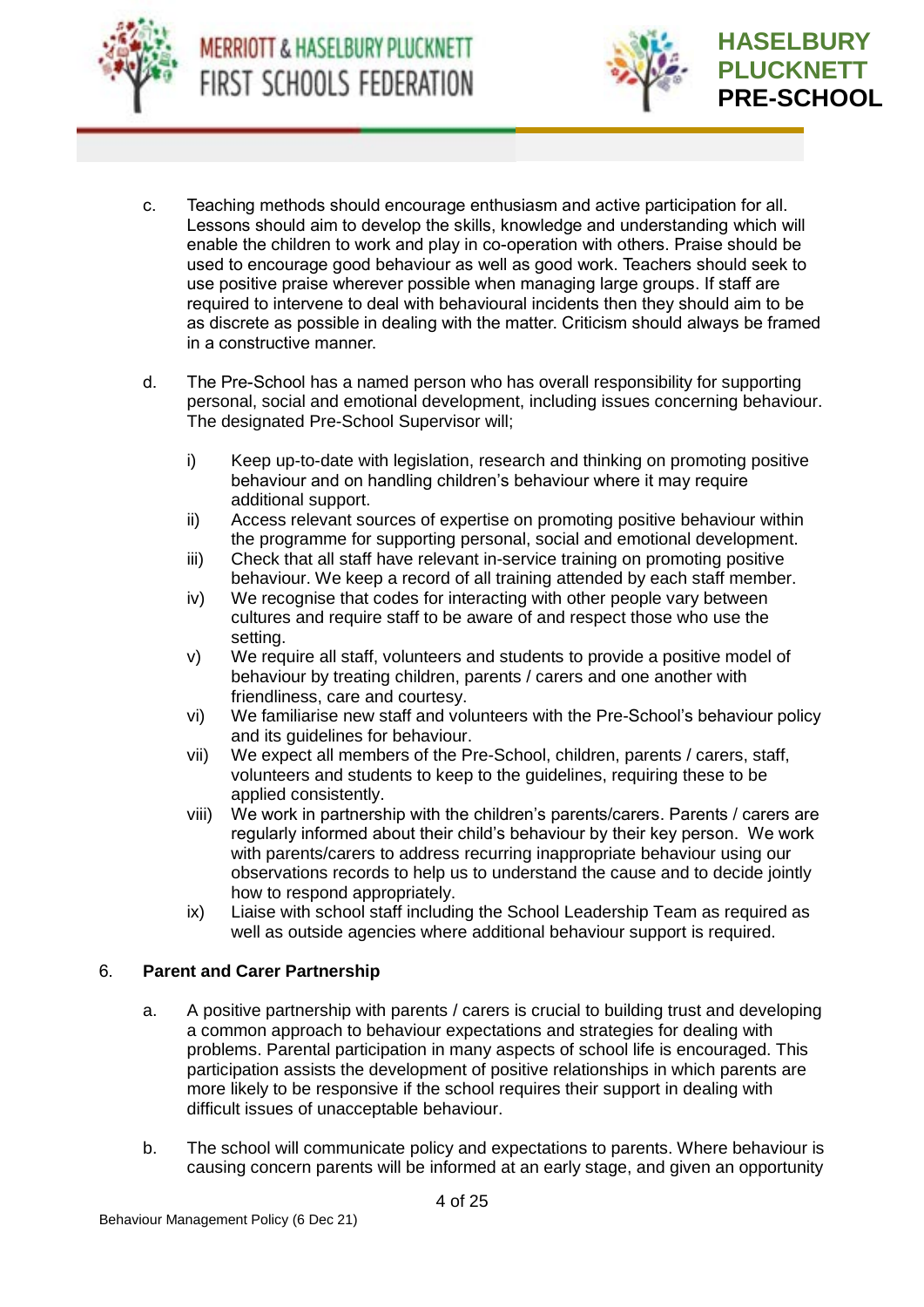



to discuss the situation. Parental support will be sought in devising a plan of action within this policy, and further disciplinary action will be discussed with the parents.

#### 7. **Rewards**

- a. Our School ethos is focused around positive encouragement and this extended to the promotion of good behaviour. We believe that rewards have a motivational role, helping children to see that good behaviour is valued. All members of staff will recognise and celebrate appropriate behaviour at all times around the school through informal praise.
- b. Rewards may involve:
	- i) Verbal praise and smiling at children.
	- ii) Verbal praise to parents about their children.
	- iii) Stickers and stamps.
	- iv) House points.
	- v) Certificates.
	- vi) Sending good work to other staff members for reward or praise.
	- vii) Special privileges or jobs.
	- viii) Positive phone call home or discussion with parents.
	- ix) Head teacher awards.
	- x) Star of the Week (a record of this will be kept by all teachers to ensure all children will experience this each year).

8. **Sanctions** Although rewards are central to the encouragement of good behaviour, sanctions are needed to respond to inappropriate behaviour. As with rewards, sanctions, and the reasons for which they are used, need to be made explicit. As far as possible, the sanction imposed should relate clearly to the action which invoked it. For younger children any sanctions should be relevant and immediate. Sanctions which may be used are verbal warnings, loss of privileges, time out, referral to the Senior Leadership Team (SLT), parents being contacted and, as a final sanction, exclusion.

#### 9. **Strategies with children who engage in inappropriate behaviour**

- a. We require all staff, volunteers' and students to use positive strategies for handling any inconsiderate behaviour, by helping children find solutions in ways that are appropriate for the children's ages and stages of development.
- b. Such solutions might include, for example, acknowledgement of feelings, explanation as to what was not acceptable and supporting children to gain control of their feelings so that they can learn a more appropriate response.
- c. We acknowledge considerate behaviour such as kindness and willingness to share.
- d. We never use physical punishment, such as smacking or shaking. Children are never threatened with this.
- e. We use physical restraint, such as holding, only to prevent physical injury to children or adults and / or serious damage to property.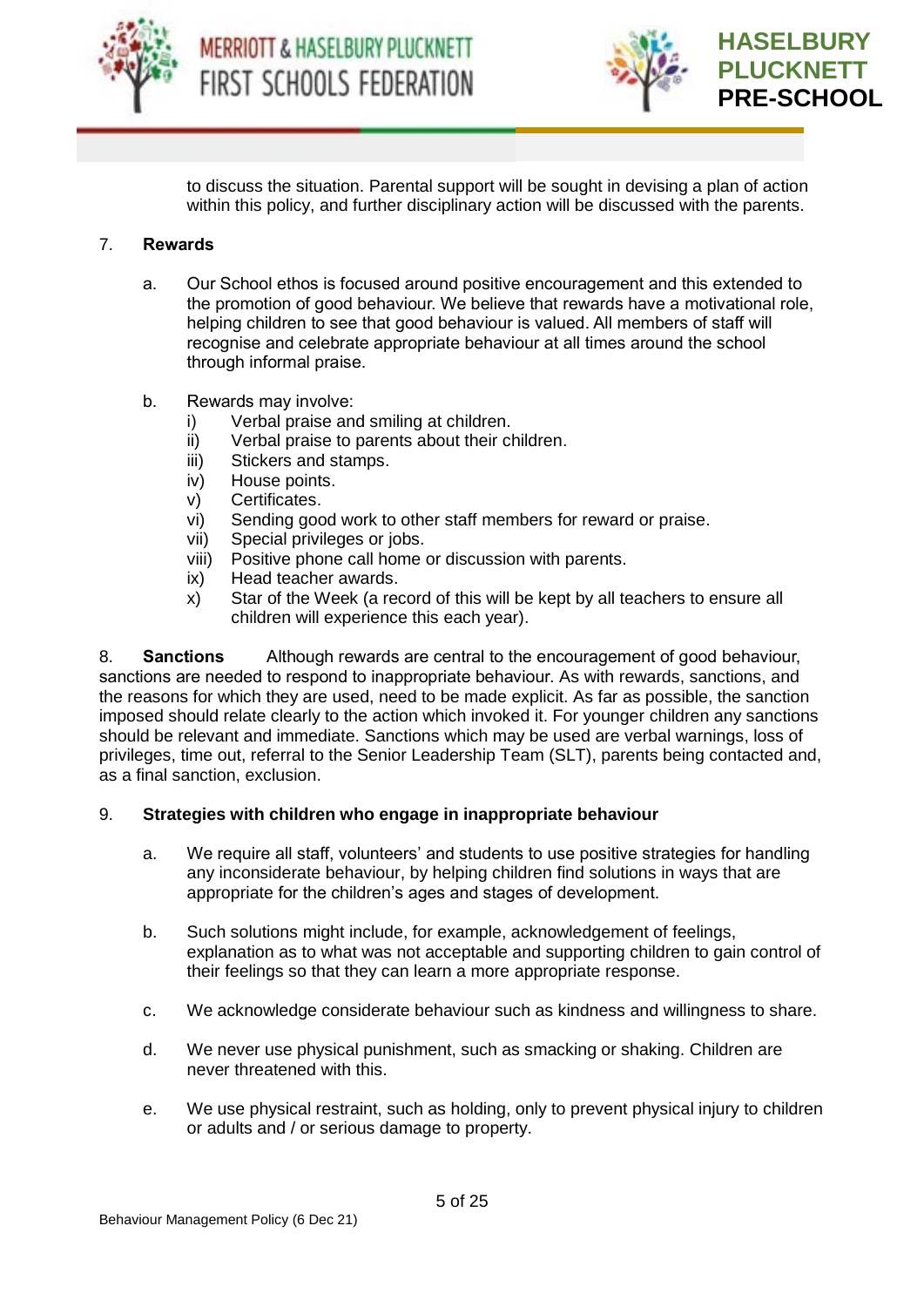



- f. We avoid creating situations in which children receive adult attention only in return for inconsiderate behaviour.
- g. When children behave in inconsiderate ways, we help them to understand the outcomes of their action and support them in learning how to cope more appropriately.
- h. We never send children out of the room by themselves, nor do we use the 'naughty chair'.
- i. In cases of serious misbehaviour such as racial or other abuse, we make clear immediately the unacceptability of the behaviour and attitudes, by means of explanations rather than personal blame.
- j. We do not shout or raise our voices in a threatening way to respond to children's inconsiderate behaviour.
- k. We support each child in developing self-esteem and self-confidence.
- l. We support each child in developing a sense of belonging in our group, so that they feel valued and welcome.
- m. We do not use techniques intended to single out and humiliate individual children.
- n. Details of such an event (what happened, what action was taken and by whom, and the names of witnesses) are brought to the attention of our Pre-School Supervisor and are recorded in our Incident File.
- o. A parent / carer is informed on the same day and signs the Incident form to indicate that he / she has been informed.
- p. We ensure that there are enough popular toys and resources and sufficient activities available so that children are meaningfully occupied without the need for unnecessary conflict over sharing and waiting for turns.

#### 10. **Excessive Bad Behaviour**.

- a. A staff member may feel that the behaviour is so serious or so persistent that they have to refer the matter to the Headteacher and the parents / carers shall be contacted to collect the children in serious circumstance whereby it is unsafe for staff and the rest of the children attending, requiring several members of staff to calm the child down and placing unwanted risk on the other children.
- b. The Headteacher, Supervisor and key worker and parents / carer will call a meeting to discuss the matter. Interview notes shall be recorded and targets / next steps agreed and a record of this meeting will be kept in the child's SENCo file.
- c. Exclusion is an extreme step and therefore we as a setting would prefer this to be used as a 'cooling off period' and will only be taken in cases where: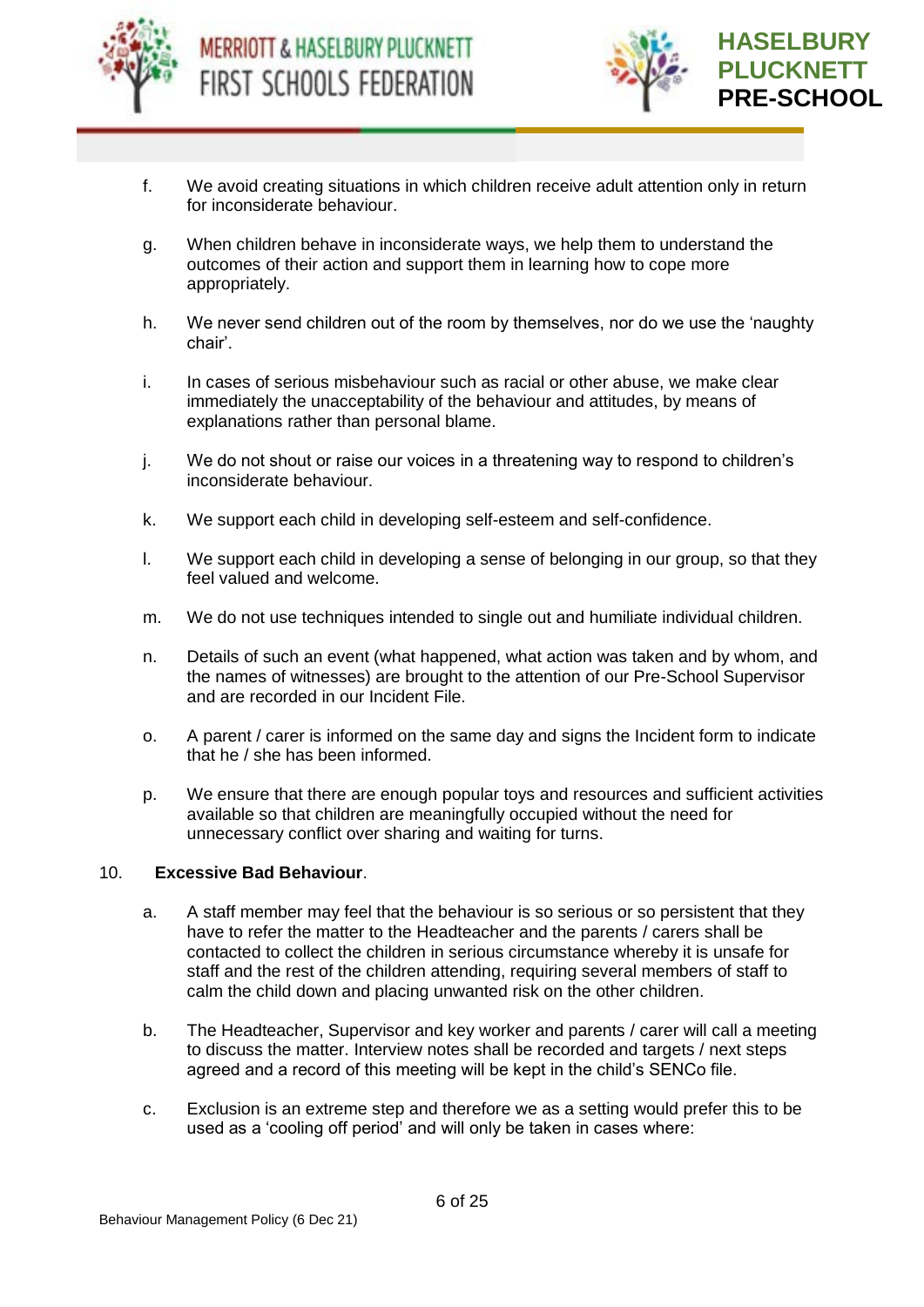



- i) Long term unacceptable behaviour is not responding to strategies and the safety and learning of others is being seriously hindered.
- ii) An incident of extreme seriousness has occurred and all parties need a short (cooling off) period to consider the best possible course of action.
- d. At any stage we will ensure that all parties are kept informed of situations and permission sought to involve a 'relevant professionals such as the Area Early Years SENDCo if this is required and agreed to by all parties.

#### 11. **Bullying**

- a. We take bullying very seriously. Bullying involves the persistent physical or verbal abuse of another child or children. It is characterised by intent to hurt, often planned, and accompanied by an awareness of the impact of the bullying behaviour.
- b. A child who is bullying has reached a stage of cognitive development where he or she is able to plan to carry out a premeditated intent to cause distress in another.
- c. If a child bullies another child or children, we will;
	- i) show the children who have been bullied that we are able to listen to their concerns and act upon them.
	- ii) intervene to stop the child who is bullying from harming the other child or children.
	- iii) explain to the child doing the bullying why her / his behaviour is not acceptable.
	- iv) give reassurance to the child or children who have been bullied.
	- v) help the child who has done the bullying to recognise the impact of their actions.
	- vi) make sure that children who bully receive positive feedback for considerate behaviour and are given opportunities to practice and reflect on considerate behaviour when they display this.
	- vii) not label children who bully as 'bullies'.
	- viii) recognise that children who bully may be experiencing bullying themselves, or be subject to abuse or other circumstances causing them to express their anger in negative ways towards others.
	- ix) recognise that children who bully are often unable to empathise with others and for this reason we do not insist that they say sorry unless it is clear that they feel genuine remorse for what they have done. Empty apologises are just as hurtful to the bullied child as the original behaviour.
	- x) discuss what has happened with the parents / carers of the child who did the bullying and work out with them a plan for handling the child's behaviour.
	- xi) share what has happened with the parents / carers of the child who has been bullied, explaining that the child who did the bullying is being helped to adopt more acceptable ways of behaving.

12. **Verbal Warnings** These are given by teachers and other adults where there is a minor incident or the first occasion of an incident.

13. **Withdrawal of Privileges** This may occur when a verbal warning has already been given or for the first incidence of a more serious nature.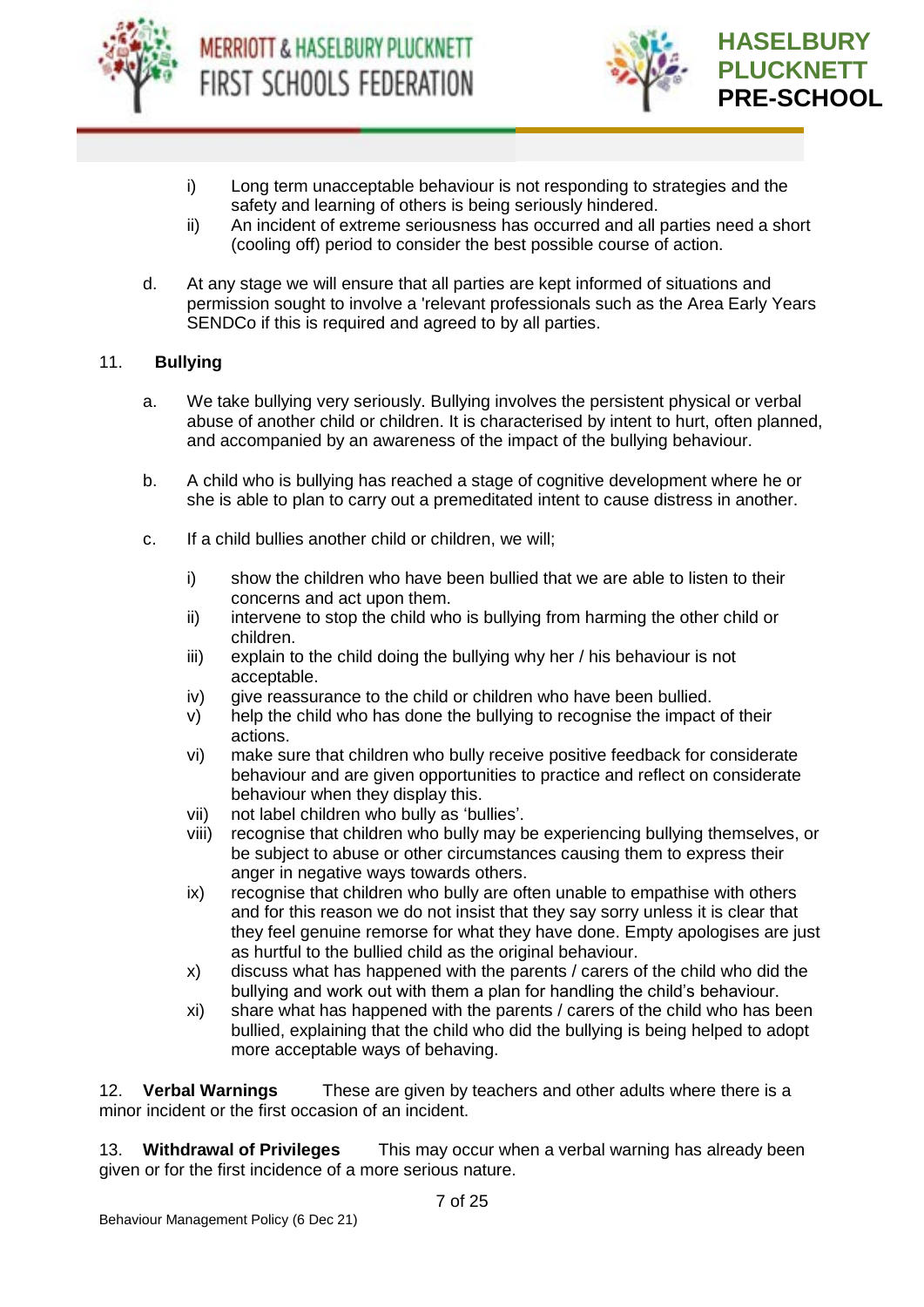



14. **Removal from the situation** This may involve moving the child from one seat to another or requiring the child to sit with the teacher or another adult. It could also involve sending the child to a different class. A child would be sent to a different class if the inappropriate behaviour continues.

15. **Time Out** The pupil should be given a specific time for which they will be withdrawn from the activity (e.g. a sand timer may be used with younger children – one minute for each year of age is quite a good guide) and clear expectations of their behaviour during the timeout period. A suitable place for time-out to be taken will be identified by the teacher, ensuring that the pupil remains under adult supervision at all times. The adult should not talk to, counsel or reprimand the child during this time, but clear expectations are to be set at the end of the Time Out period. Soon after the child's re-entry into the room an opportunity is found to comment positively on their behaviour.

16. **Referral to Senior Leadership** Pupils may be referred to the Headteacher, Deputy Headteacher or SENDCo for more serious incidents or when a particular behaviour recurs. For incidents of racist behaviour, a referral to the Headteacher or Deputy Headteacher will always be made and Local Authority (LA) reporting procedure will be followed.

17. **Notification of Parents** Where a teacher has concerns regarding a pupil's behaviour they may request a meeting with parents, this may just be a short conversation at the end of the day but should always take place privately. Parents will be contacted and offered an appointment to discuss a pupil's behaviour and any further action.

#### 18. **Exclusion**

- a. We strive to be an inclusive school where exclusion is very rare; however, we recognise that in exceptional circumstances, when the safety or well-being of staff and pupils may be under threat, exclusion may ultimately be used. If exclusion is the only alternative, guidelines published by the DfE must be followed and the Chair of Governors will be informed. The Headteacher is responsible for all exclusions and each individual decision his informed by this this policy, DfE guidelines along with his own discretion to ensure high standards of behaviour are upheld.
- b. The above are general guidelines for the use of rewards and sanctions within the school. We do recognise that not all eventualities can be accounted for and that individual circumstances and needs should always be taken into account when dealing with pupils. However, adults should always ensure that their actions are fair and reasonable and that the reasons for decisions are made explicit to all those involved. A helpful table is included to ensure all members of staff are as consistent as possible when applying sanctions to incidents unacceptable behaviour.

#### 19. **Roles and Responsibilities**

a. The Role of School Council. The School Council helps shape the approach to promoting positive behaviour within each school. The School Council consists of children from Reception up to Year 4 who are elected by their peers and meet regularly. School Councillors wear special badges that identify them throughout the school. As part of their duties the School Council discuss particular rules and their implementation. They have helped devise the school charter and playground rules.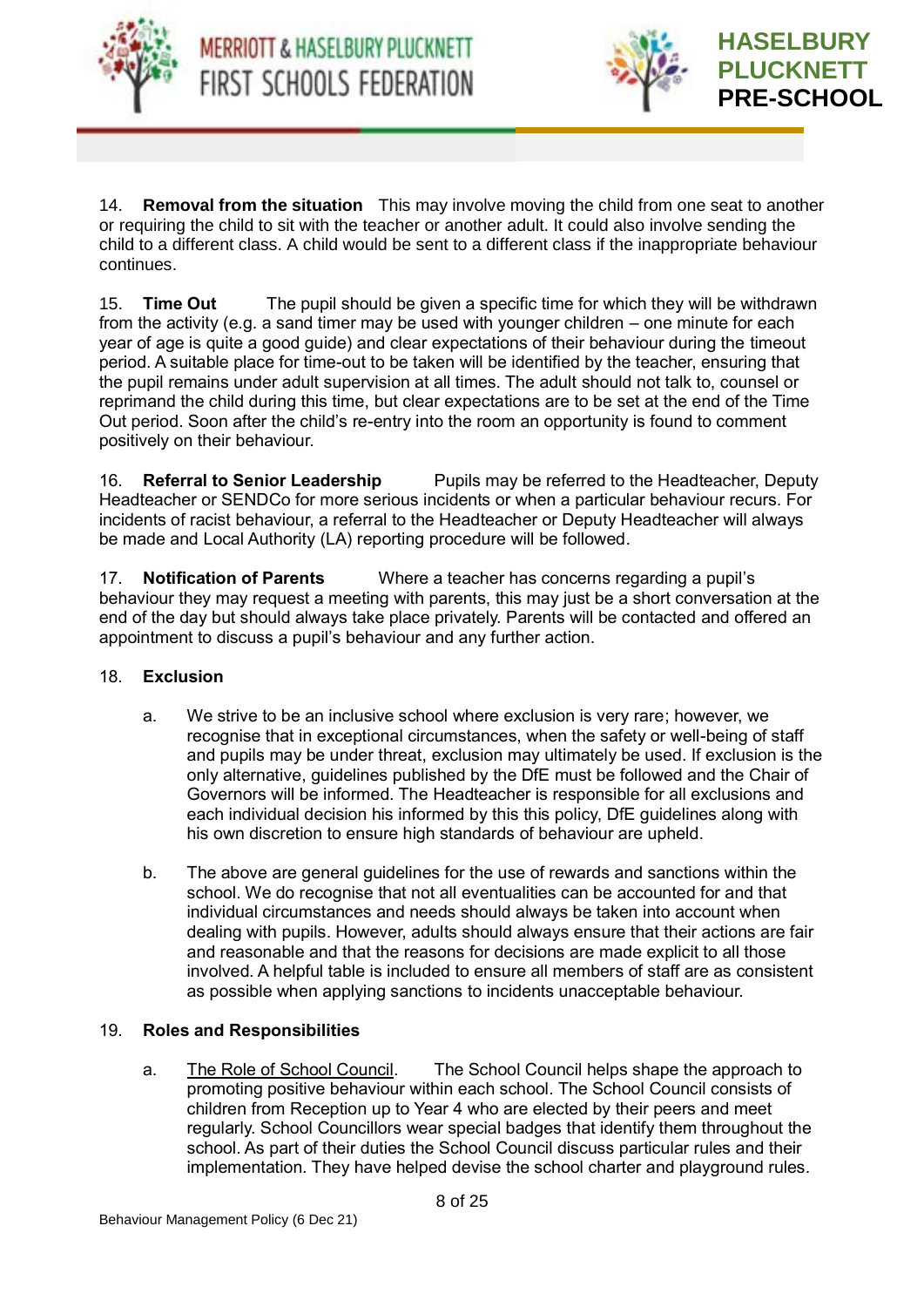



They also play a major part in deciding on activities that spread a positive message around the school. In addition, Year 4 pupils act as 'Play Leaders', are trained by an external sports consultant, and work with the teachers and lunchtime staff to support children during play times and lunch times and model positive behaviour.

- b. The Role of Parents.
	- i) Parents have a vital role to play in their children's education. It is very important that parents support their child's learning and co-operate with the school. We are very conscious of the importance of having strong links with parents and good communication between home and school. Thus, the school works collaboratively with parents, so children receive consistent messages about how to behave at home and at school.
	- ii) We expect parents to behave in a reasonable and civilised manner towards school staff and anyone on school grounds. Incidents of verbal or physical aggression to staff by parents / guardians / carers of children in the school will be reported immediately to the Headteacher who will take appropriate action.
	- iii) If the school has to sanction a child, parents should support the actions of the school. If parents have any concern about the way that their child has been treated, they should initially contact the class teacher. The Headteacher may then be involved and, if concerns remain, they should contact the school Governors. If these discussions cannot resolve the problem, a formal complaint or appeal process can be implemented.
- c. The Role of School Staff.
	- All school staff have a responsibility to uphold the behaviour policy and to model high standards of behaviour, both in their dealings with the children and with each other, as their example has an important influence on the children. As adults, we should aim to:
		- 1) Create a positive climate with realistic expectations.
		- 2) Emphasise the importance of being valued as an individual within the group.
		- 3) Promote, through example, honesty and courtesy.
		- 4) Provide a caring and effective learning environment.
		- 5) Show, by example, respect and care for the property of the school, staff and children.
		- 6) Encourage relationships based on kindness, respect and understanding of the needs of others.
		- 7) Ensure fair treatment for all regardless of age, gender, race, ability and disability and promote a positive attitude to personal differences (race, gender, age, ability and opinions) so that children learn to value individuality.
	- ii) All staff should ensure that children move sensibly and quietly through the school at all times. This is especially important in shared spaces and corridors where respect for others' working should be considered.
	- iii) Children should be made aware that rough play and potentially dangerous behaviour in the playground is unacceptable.
	- iv) All staff will communicate with each other about behavioural incidents, especially at handover times after an activity, a playtime or lunchtime.
	- v) All staff are to be positive, enthusiastic and have high expectations of both learning and behaviour. They are to foster a sense of self-esteem in all children, linked with an understanding of the needs of others. They encourage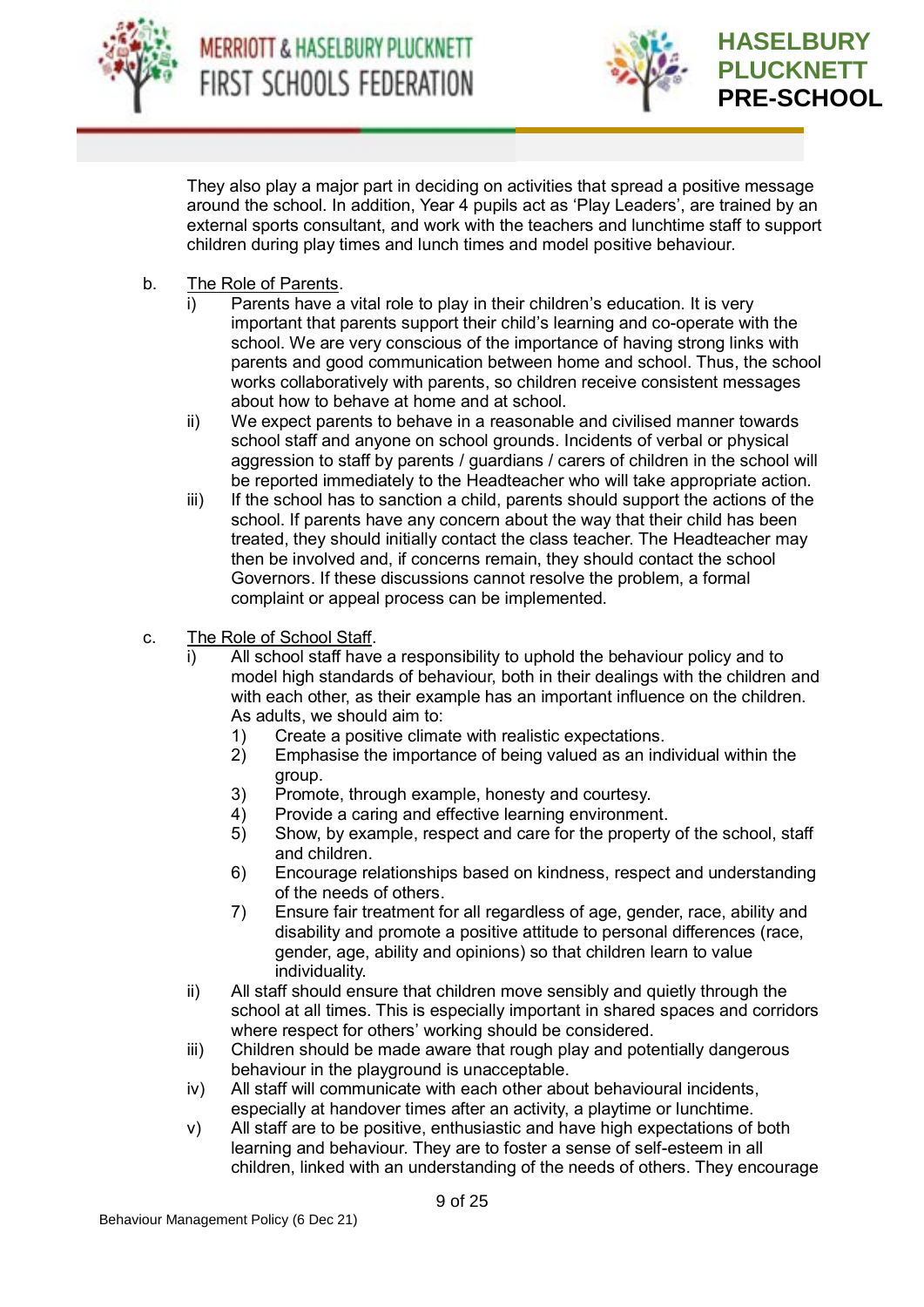



a calm and responsive atmosphere, avoiding shouting.

- vi) Staff will contribute to the Open-Door policy for parents and carers. They deal with parental concerns in a timely, respectful, sympathetic and professional manner, involving other staff as appropriate. All staff expect that parents will behave in a reasonable manner towards them, as professionals, and that issues will be dealt with in an atmosphere of trust and mutual respect.
- vii) It is the responsibility of all staff to ensure that the Rules (see page 4 above) are enforced throughout the school day.
- d. Role of the Governors
	- The governing body has the responsibility of setting down general guidelines on standards of discipline and behaviour, and of reviewing their effectiveness. The Governors support the Headteacher in carrying out these guidelines.
	- ii) The Headteacher has the day-to-day authority to implement the school behaviour and discipline policy, but Governors may give advice to the Headteacher about particular disciplinary issues. The Headteacher must take this into account when making decisions about matters of behaviour.
- e. Role of the Headteacher
	- i) It is the responsibility of the Headteacher, under the School Standards and Framework Act 1998, to implement the school behaviour policy consistently throughout the school, and to report to Governors, when requested, on the effectiveness of the policy. It is also the responsibility of the Headteacher to ensure the health, safety and welfare of all children in the school.
	- ii) The Headteacher supports the staff by implementing the policy, by setting the standards of behaviour, and by supporting staff in the implementation of the policy.
	- iii) The Headteacher keeps records of all reported serious incidents of misbehaviour and has the responsibility for giving fixed-term exclusions to individual children for serious acts of misbehaviour. For repeated or very serious acts of anti-social behaviour, the Headteacher may permanently exclude a child.

20. **Special Educational Needs**. Pupils whose inappropriate behaviour is more frequent, persistent, or severe than others will be placed on the Special Educational Needs Register. Emotional and behavioural difficulties often prevent children's progress in learning and they will be given support towards improving their behaviour through an Individual Education Plan. External agencies such as South Somerset Partnership School or the Educational Psychology Service may be called upon to offer additional support, when necessary (see our Policy for Special Educational Needs).

21. **Use of Force**. All members of staff are made aware of the regulations regarding the use of force by teachers, as set out by the Department for Education (see **appendix 1**) Staff in our school do not hit, push or slap children. Staff only intervene physically to restrain children or to prevent injury to a child, or if a child is in danger of hurting him / herself. The actions that we take are in line with government guidelines on the restraint of children.

#### 22. **Reviewing and monitoring**

a. The Headteacher and other members of SLT in consultation with the staff, will undertake systematic monitoring and conduct regular reviews of the behaviour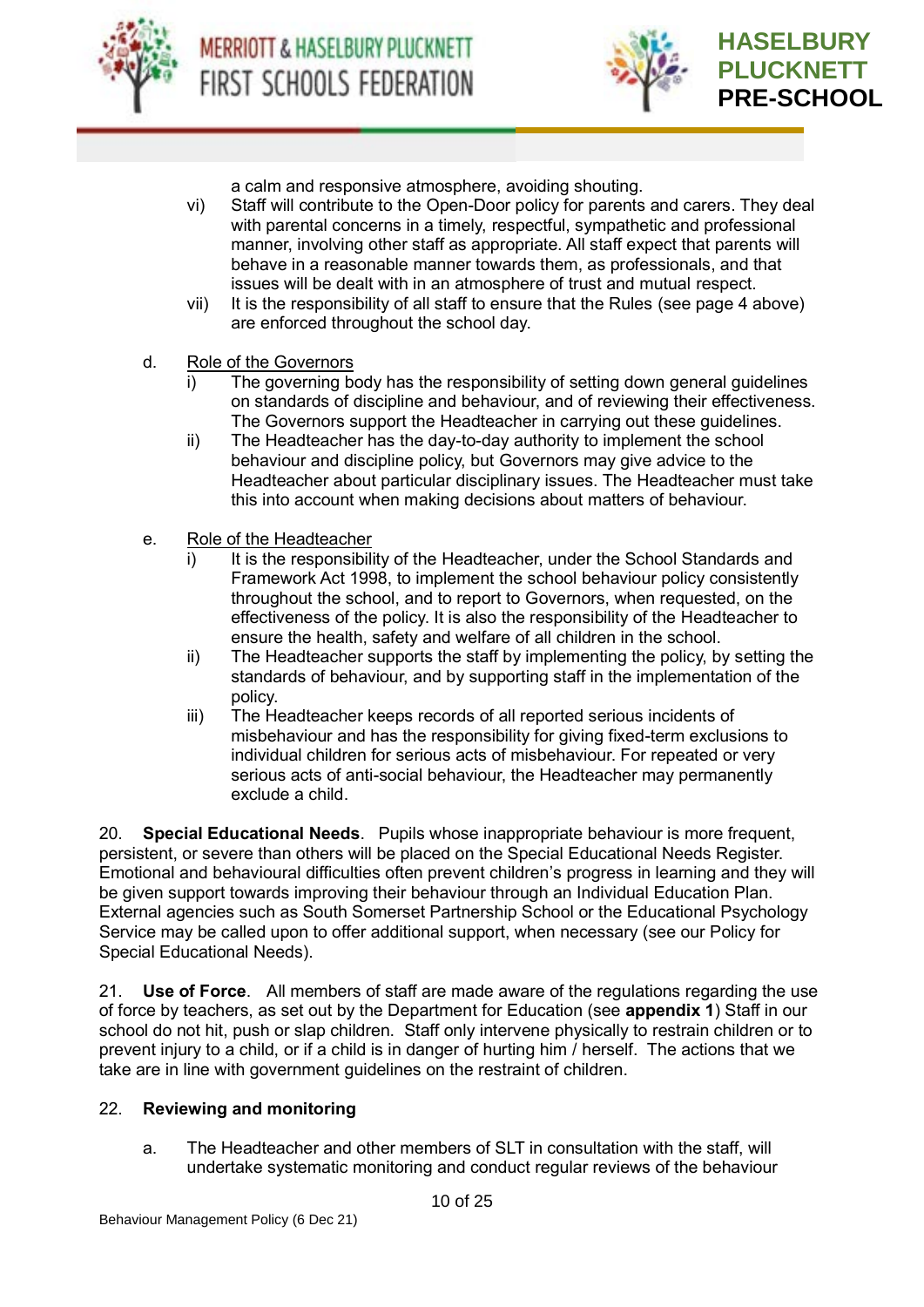



management policy and procedures in order to evaluate them to ensure that the operation is effective, fair and consistent.

- b. The Headteacher will keep the Governing Body informed.
- c. The Governing Body will regularly review this policy and associated procedures, to ensure its continuing appropriateness and effectiveness. The review will take place in consultation with the Headteacher, staff and parents.
- d. The outcome of the review will be communicated to all those involved, as appropriate.

Annex:

- A. Statement Regarding the Use of Force
- B. Meeting Report.
- C. Merriott First School Charter.
- D. Haselbury Plucknett Christian Values and Charter
- E. For Staff Use Only
- F. Pre-School Specifics
- G. CORONAVIRUS (COVID-19)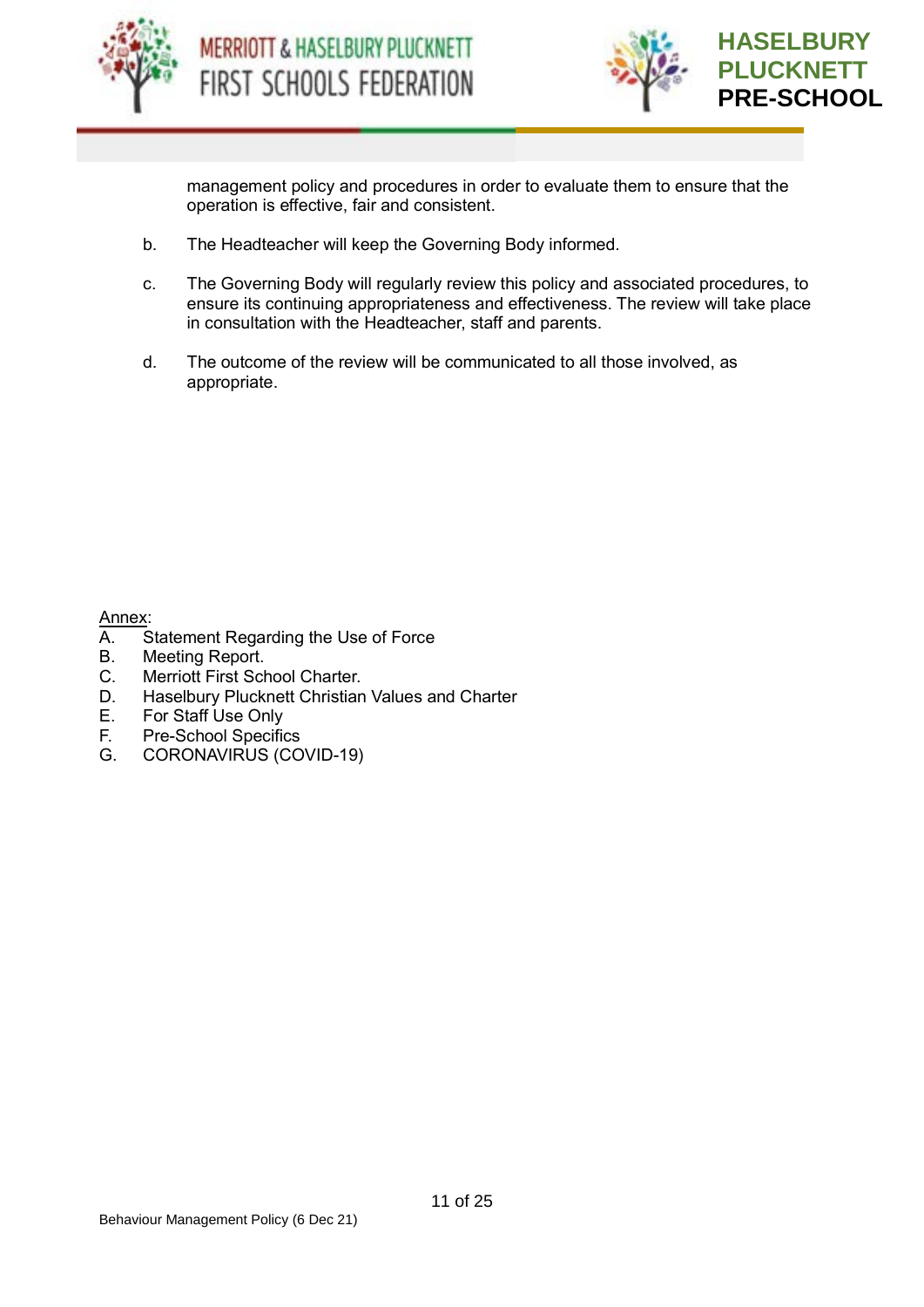



Annex A to Behaviour Management Policy

#### **Statement Regarding the Use of Force**

**(***Taken from DfE Use of reasonable force - Advice for headteachers, staff and governing bodies July 2013*)

#### **A1. Who can use reasonable force?**

All members of school staff have a legal power to use reasonable force. This power applies to any member of staff at the school. It can also apply to people whom the headteacher has temporarily put in charge of pupils such as unpaid volunteers or parents accompanying students on a school organised visit.

#### **A2. When can reasonable force be used?**

- a) Reasonable force can be used to prevent pupils from hurting themselves or others, from damaging property, or from causing disorder.
- b) In a school, force is used for two main purposes to control pupils or to restrain them.
- c) The decision on whether or not to physically intervene is down to the professional judgement of the staff member concerned and should always depend on the individual circumstances.
- d) The following list is not exhaustive but provides some examples of situations where reasonable force can and cannot be used.

#### **A3. Schools can use force to:**

- a) remove disruptive children from the classroom where they have refused to follow an instruction to do so;
- b) prevent a pupil behaving in a way that disrupts a school event or a school trip or visit;
- c) prevent a pupil leaving the classroom where allowing the pupil to leave would risk their safety or lead to behaviour that disrupts the behaviour of others;
- d) prevent a pupil from attacking a member of staff or another pupil, or to stop a fight in the playground; and
- e) restrain a pupil at risk of harming themselves through physical outbursts.
- f) Whenever used reasonable adjustments for disabled children and children with special educational needs (SEND) must be made.

#### **A4. Schools cannot:**

a) use force as a punishment – it is always unlawful to use force as a punishment.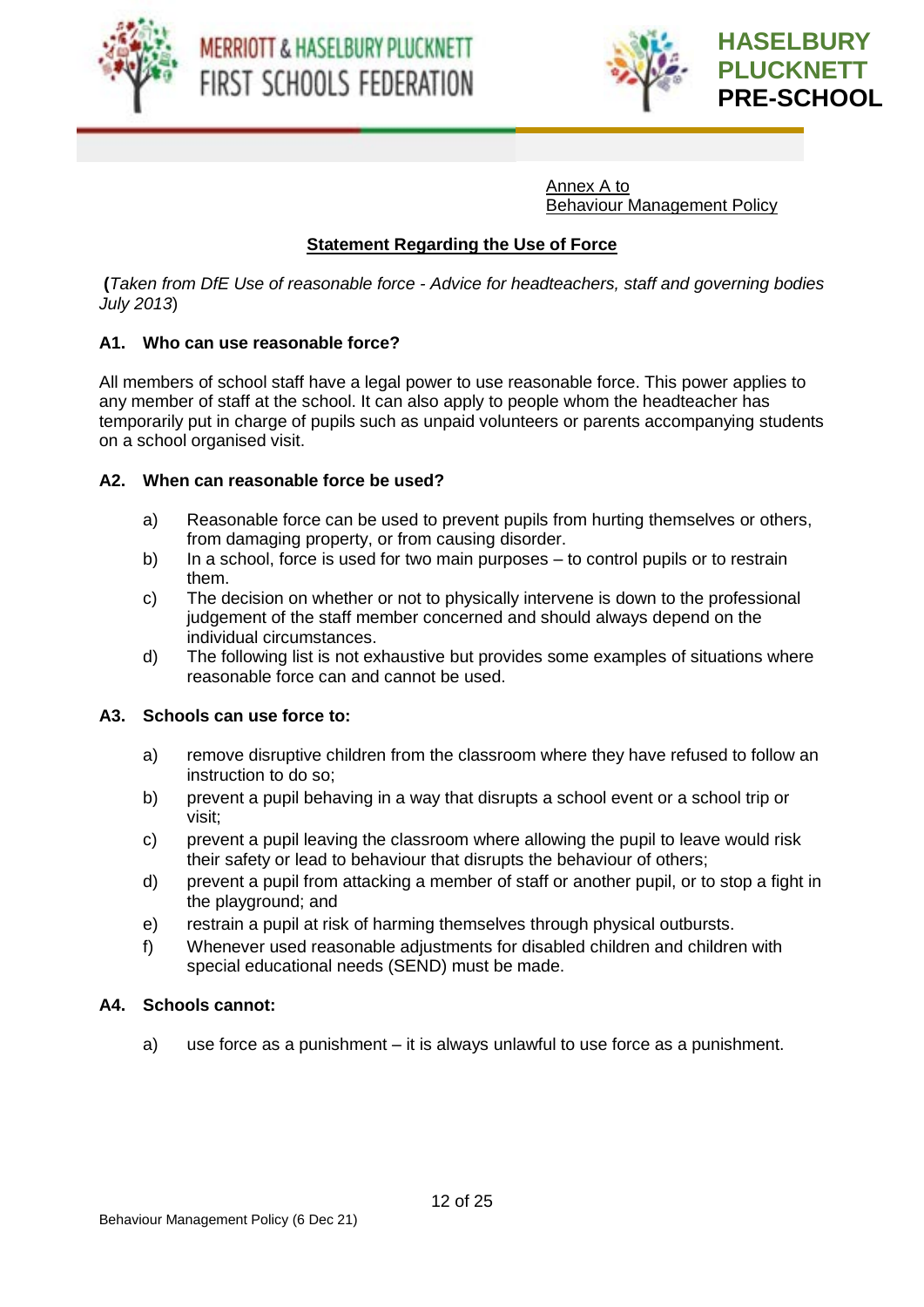





Annex B2 to Behaviour Management Policy

#### **MEETING REPORT**

Reason for meeting:

Those attending:

On: At:

|                | <b>ACTION</b> | <b>SIGNED</b> |
|----------------|---------------|---------------|
| $\mathbf{1}$   |               |               |
|                |               |               |
| $\overline{2}$ |               |               |
| $\mathfrak{S}$ |               |               |
|                |               |               |

Date of Review:

Child's name:

**Class**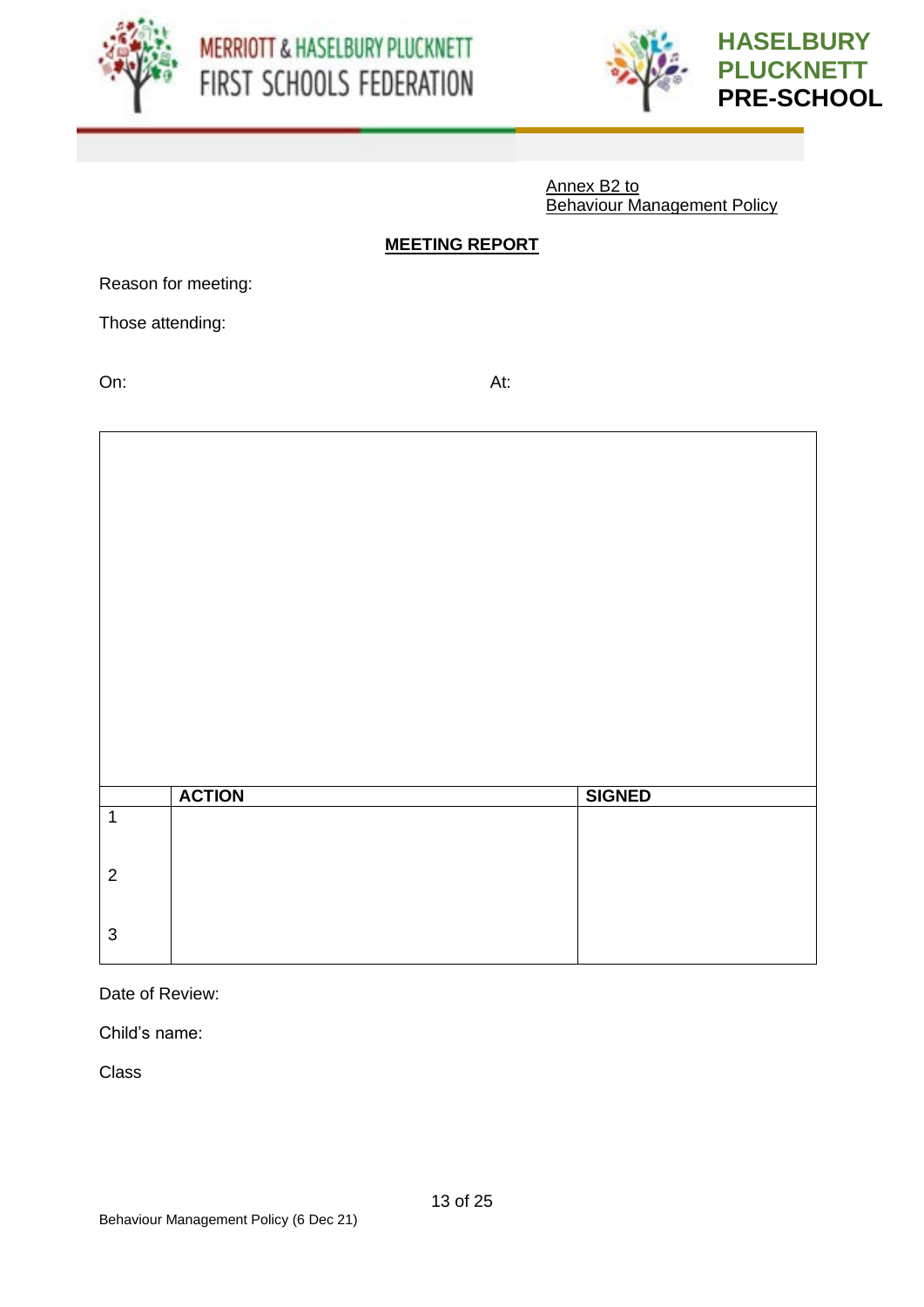





Annex C to Behaviour Management Policy

## **Merriott First School Charter**

*(Devised by School Council in consultation with all pupils and staff*)

We are kind and helpful We show respect We listen We try our best We let everyone join in We are caring and considerate We try hard in all lessons We are honest

## **Individual has Rights and Responsibilities**

Our ethos is supported by a set of children's Rights and responsibilities:



EVERYONE IN OUR SCHOOL HAS A RIGHT TO BE HAPPY AND SAFE

Every class displays the Rules for their classroom.

Merriott Playground rules **We are kind to everyone We play gently and fairly We follow adult instructions We take care of our playground and play equipment We treat everyone with respect**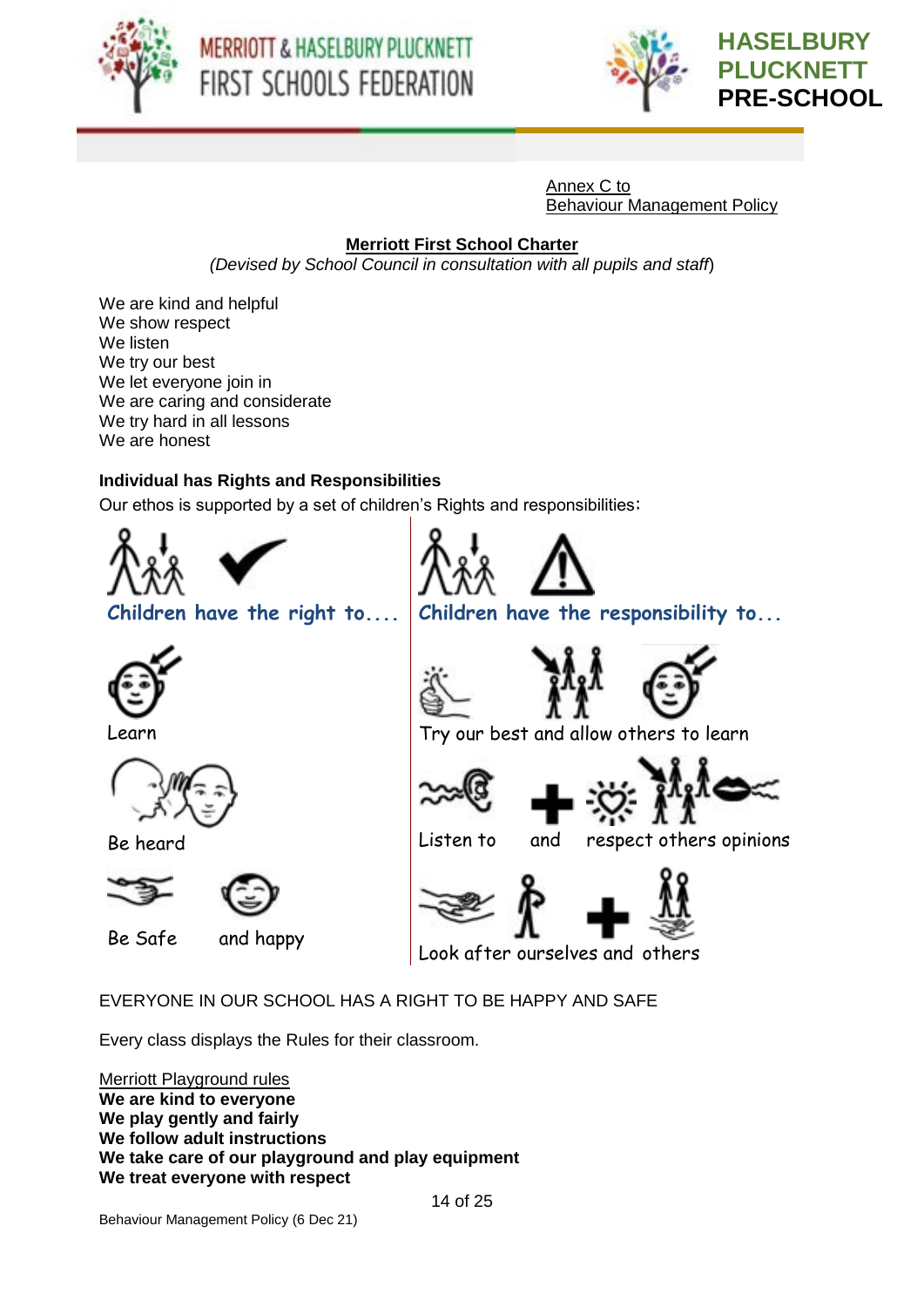





Annex D to Behaviour Management Policy

#### **Haselbury Plucknett First School Christian Values and Charter**

The values that are important to us at Haselbury School are drawn from Paul's letter to the Galatians, where he describes the fruits of living under the inspiration of the Holy spirt as being: love joy peace patience kindness generosity faithfulness, gentleness and self-control. For our school context we thought the values of **love, peace, patience, kindness, faithfulness and self-control.**

These values are not just theoretical but have real impact on how we do things and readily connects with our recently formed school charter where the value of love is central and is expressed in the following ways.

- b) **We listen and speak thoughtfully** (patience and kindness)
- c) **We are Kind and helpful** (kindness, self-control)
- d) **We respect and trust each other** (faithful, peace, self-control, patience)
- e) **We are friendly and play fairly** (kindness, peace, self-control)
- f) **We show forgiveness** (peace and patience) •**We do our best** (self-control)

*(Charter Devised by School Council in consultation with all pupils and staff)*

These values say something important about how we learn and live together as a school community; a place where the quality of our relationships is important to us alongside the desire for high standards and continued success for our children.

#### **Individual has Rights and Responsibilities**

Our ethos is supported by a set of children's Rights and responsibilities:









**Children have the right to.... Children have the responsibility to...**





Learn Try our best and allow others to learn





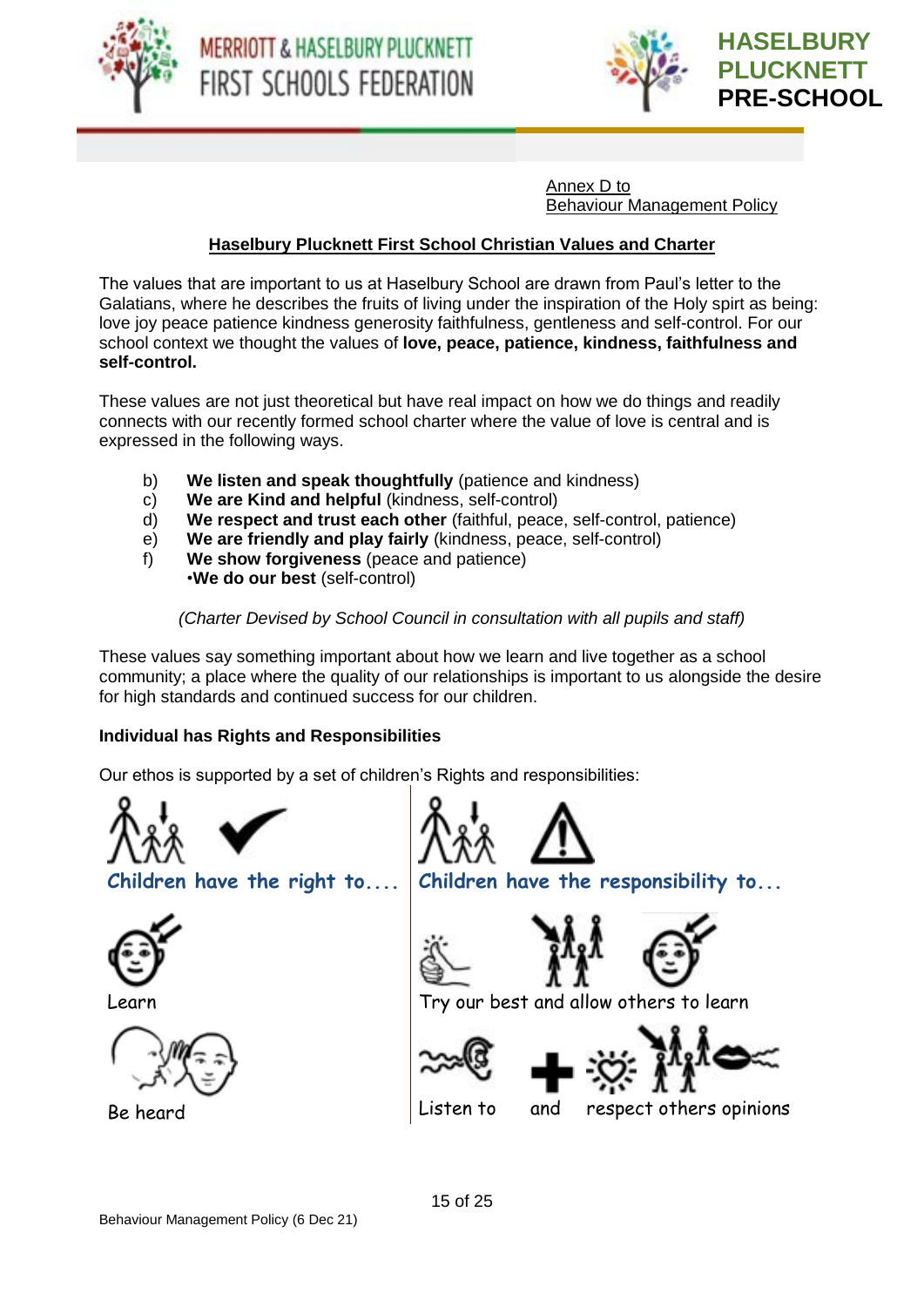









Be Safe and happy



Look after ourselves and others

EVERYONE IN OUR SCHOOL HAS A RIGHT TO BE HAPPY AND SAFE

Every class displays the Rules for their classroom. An example of this is:

Haselbury Playground rules

**We are kind to everyone and make sure no one is left out We play gently and fairly We listen to adults and talk to them if we need help We look after our playground and play equipment We solve friendship problems in a calm way**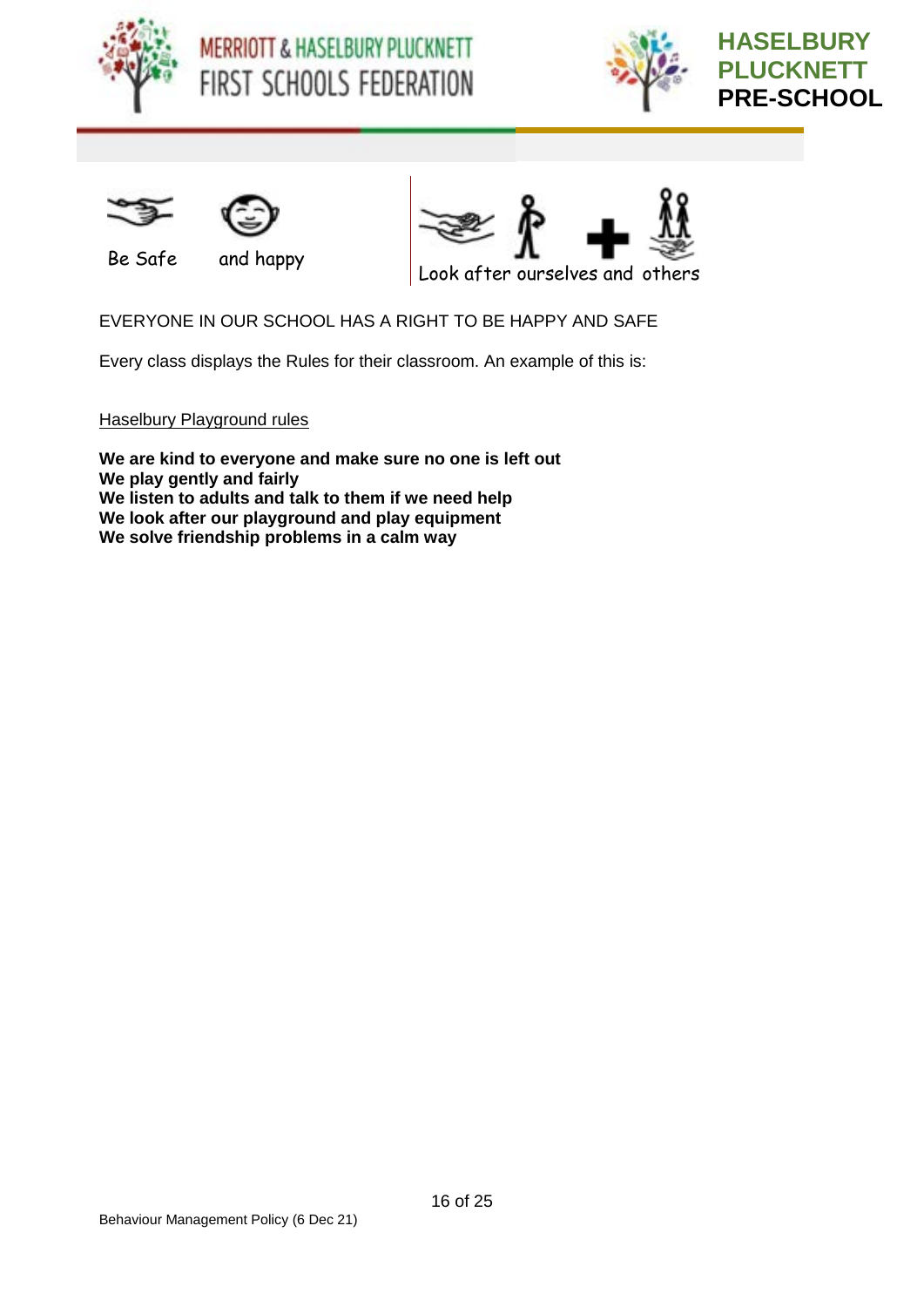



Annex E to Behaviour Management Policy

## **FOR STAFF USE ONLY**

| <b>Mitigating</b>                                      | <b>Aggravating</b>         |
|--------------------------------------------------------|----------------------------|
| Age of child (younger)                                 | Age of child (older)       |
| If behaviour is linked to SEN                          | Pre-meditated              |
| <b>EHCP</b> in place                                   | Acting as part of a group  |
| Behaviour Support Plan in place (ELSA/Thrive           | Repeated incident          |
| Support/Team Teach)                                    |                            |
| Remorseful                                             | Lack of remorse            |
| Pupil Premium                                          | Emotional impact on victim |
| Provoked                                               |                            |
| If victim was also an aggressor (in a fight situation) |                            |
| Change of home circumstances/Safeguarding              |                            |
| concerns                                               |                            |
| Secondary behaviour                                    |                            |

|       | <b>Behaviour</b>                                 | Consequence                                       |
|-------|--------------------------------------------------|---------------------------------------------------|
|       | Level 1 Name calling                             | In class sanctions                                |
|       | Calling out                                      | <b>Behaviour Traffic Light Chart</b>              |
|       | Straying in areas of out of bounds e.g.          | <b>Warnings</b>                                   |
|       | beyond playground lines                          |                                                   |
|       | <b>Minor Rudeness</b>                            | Child explicitly informed that behaviour is       |
|       | Running in school                                | unacceptable.                                     |
|       | Repeated incidents of accidental breech of       | If behaviour persists a final warning may be      |
|       | COVID-19 rules. E.g. using another child's       | given and move to level 2.                        |
|       | pencil repeatedly (where intention is            | If behaviour continues to persist then this       |
|       | accidental)                                      | could be escalated to Level 2.                    |
| Level | Repeated occurrence of Level 1 behaviour         | In class sanctions                                |
| 2     |                                                  | Loss of play time.                                |
|       | Initial refusal to follow an instruction         | Child will be given "time out" in a quiet area to |
|       |                                                  | reflect on their behaviour such as loss of        |
|       | Individual physical aggressive such as           | playtime (whole or in part),                      |
|       | pushing.                                         |                                                   |
|       |                                                  |                                                   |
|       | Use of inappropriate language (indirect)         | Where a child's actions have wronged another      |
|       |                                                  | person, they will be asked to apologise.          |
|       | Spitting in open space.                          |                                                   |
|       |                                                  | Time out will                                     |
|       | Isolated incident of answering back,<br>rudeness | If the behaviour continues to persist then        |
|       |                                                  | the behaviour could be escalated to Level 3.      |
|       |                                                  | Parents informed of this behaviour if it          |
|       |                                                  | progresses to level 3.                            |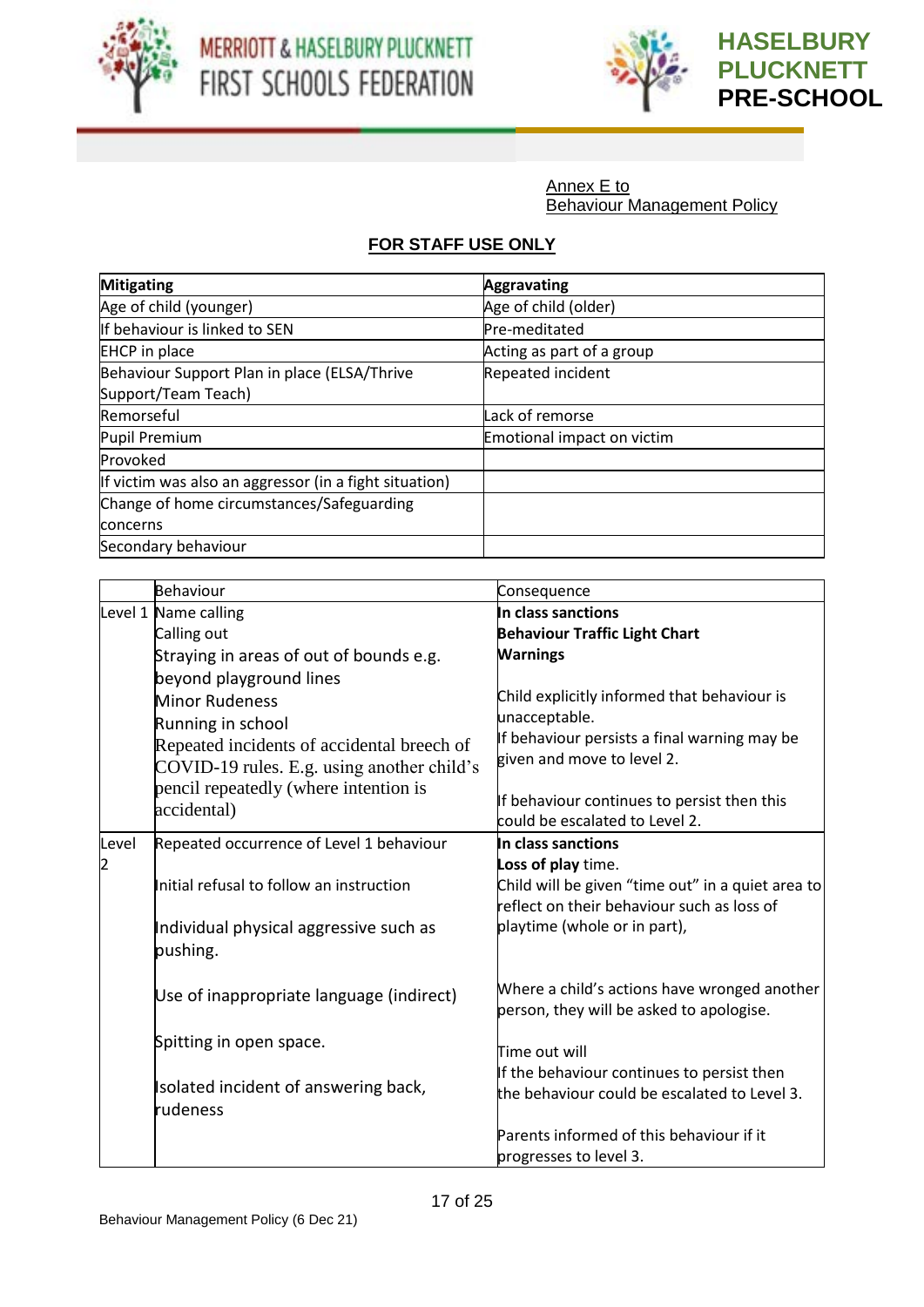



| Low level disruption of learning - such as<br>repeated talking, pencil tapping                                        |                                                                  |
|-----------------------------------------------------------------------------------------------------------------------|------------------------------------------------------------------|
|                                                                                                                       |                                                                  |
| Level 3 Repeated occurrence of Level 2 behaviour                                                                      | Loss of lunch/play<br><b>SLT involvement.</b>                    |
|                                                                                                                       | Class teacher to communicate to parents and                      |
|                                                                                                                       | log                                                              |
| Out of bounds and                                                                                                     | Child invited to discuss the behaviour with the                  |
| refusing to respond                                                                                                   | head teacher or deputy head teacher/senior<br>teacher            |
| Wilful damage to other                                                                                                |                                                                  |
| people's property or<br>work                                                                                          | A behaviour log may be started to track the<br>child's behaviour |
| <b>Bullying behaviour</b>                                                                                             | Extended loss of playtimes.                                      |
| Stealing non valuable                                                                                                 | <b>Extended supervision at playtimes</b>                         |
| items.                                                                                                                | Loss of other privileges, (e.g. representing the                 |
|                                                                                                                       | school at a sport, monitor job)                                  |
| Persistent refusal to                                                                                                 |                                                                  |
| follow instructions.                                                                                                  | Parents informed of this behaviour                               |
| Intentional breech of COVID-19 rules for                                                                              | Child will be asked to apologise and may be                      |
| example spitting in someone's face.                                                                                   | asked to write a letter acknowledging                            |
|                                                                                                                       | their poor behaviour.                                            |
|                                                                                                                       | If they are unable to write a letter, they may                   |
|                                                                                                                       | be asked to make a card or draw a picture                        |
|                                                                                                                       | during the "time out", to compensate for their                   |
|                                                                                                                       | actions.                                                         |
|                                                                                                                       | If this is a pattern of behaviour the Class                      |
|                                                                                                                       | teacher will discuss supportive strategies such                  |
|                                                                                                                       | as behaviour chart, calm time, ELSA work etc.                    |
| Level 4 Repeated occurrence of Level 3 behaviour                                                                      | Class exclusion 1/2 day if incidents continue                    |
|                                                                                                                       | more than twice, go up to 1 day, then 2-3                        |
| Damage of school property.                                                                                            | days.                                                            |
|                                                                                                                       | Child will discuss the behaviour with the head                   |
| Significant disruption to learning.                                                                                   | teacher or deputy head teacher in their                          |
|                                                                                                                       |                                                                  |
|                                                                                                                       |                                                                  |
|                                                                                                                       |                                                                  |
| injury                                                                                                                |                                                                  |
|                                                                                                                       | A home school book implemented                                   |
| Continued bullying behaviour                                                                                          |                                                                  |
|                                                                                                                       |                                                                  |
| Swearing or spitting directly at staff or pupils<br>Physical assault of staff/pupils resulting in minor the behaviour | absence<br>Parents will be notified to discuss                   |
| Leaving the school site                                                                                               |                                                                  |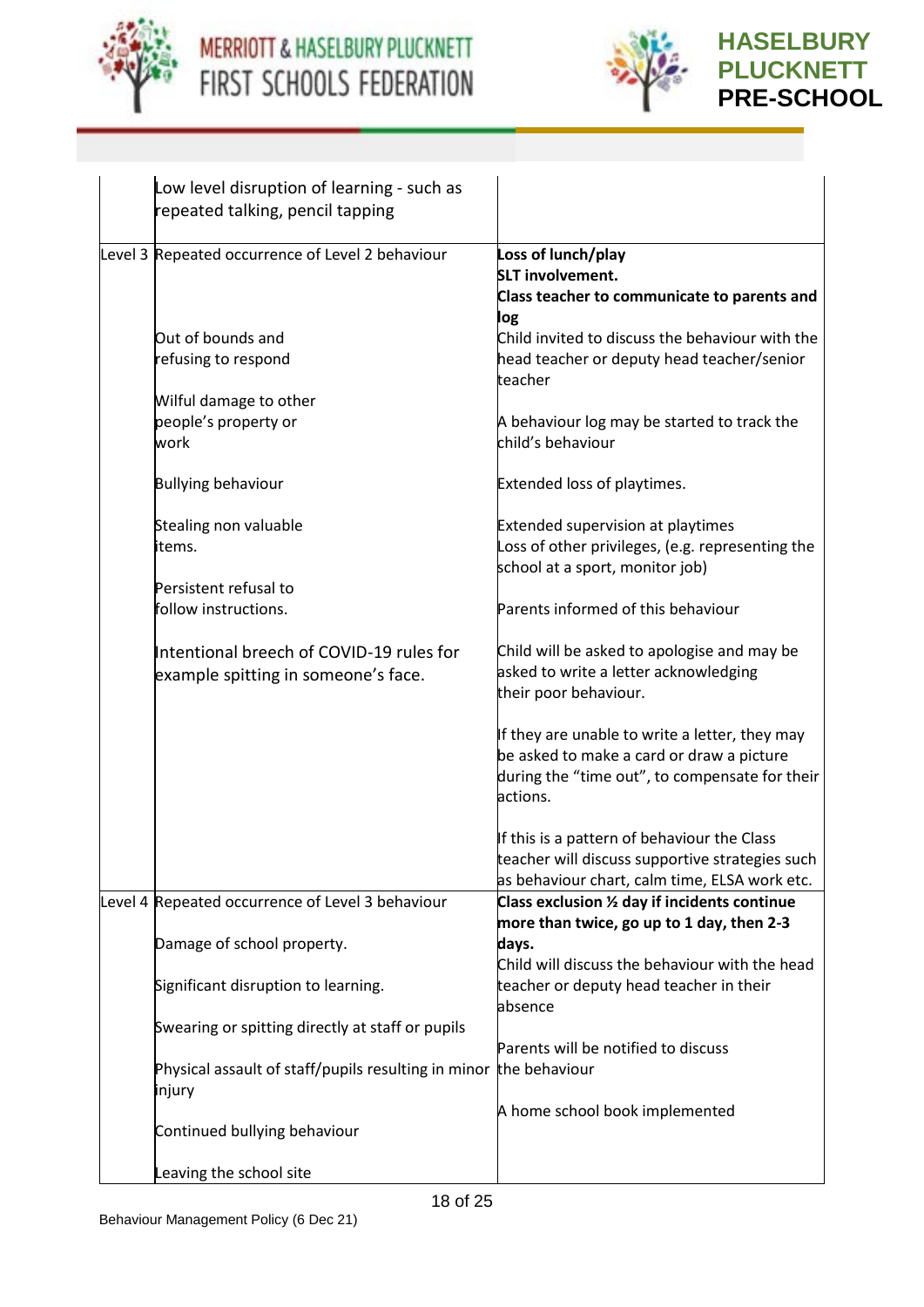



## **HASELBURY PLUCKNETT PRE-SCHOOL**

| Racism/discriminatory incident<br>Behaviour which moderately endangers                    | LA guidelines will be followed and<br>the behaviour may result in a temporary,<br>partial or fixed exclusion<br>Child will be provided with support to ensure<br>the behaviours do not reoccur. |
|-------------------------------------------------------------------------------------------|-------------------------------------------------------------------------------------------------------------------------------------------------------------------------------------------------|
| themselves or others                                                                      |                                                                                                                                                                                                 |
| Continual fighting                                                                        | Racial Incidents will be recorded and reported<br>to governors and local authority.                                                                                                             |
|                                                                                           | A pastoral Support Programme will be set up<br>with the head teacher, class teacher<br>and SENCo if a TAF is not already in place.                                                              |
|                                                                                           | If this is a pattern on behaviour the SENCo will<br>discuss external support options with the<br>parents, such as Thrive, PFSA, Get Set, External<br>SEN support etc.                           |
| Level 5 Repeated occurrence of Level 4 behaviour                                          | 3 or more days internal or consider fixed<br>term 1-3 days exclusion depending on<br>frequency of incidents                                                                                     |
| Premeditated or continuing physical attacks on<br>others                                  | The school will continue to work with parents<br>and external agencies to support the pupil.                                                                                                    |
| Offensive weapons, drugs, alcohol or offensive<br>material brought into school            | A reduced timetable may be considered and<br>this will be carefully monitored with a clear<br>timescale.                                                                                        |
| Inappropriate touching/sexual behaviours of                                               |                                                                                                                                                                                                 |
| adult/child as indicated in the                                                           |                                                                                                                                                                                                 |
| NSPCC PANTS programme (Use of Brooks tool)                                                |                                                                                                                                                                                                 |
| Behaviour which significantly endangers<br>themselves or others                           |                                                                                                                                                                                                 |
| Level 6 Repeated occurrence of Level 5 behaviour                                          | Longer term fixed term exclusion up to 15<br>days.                                                                                                                                              |
| Physical assault of staff/pupils resulting in<br>serious injury needing medical attention | Permanent Exclusion may also be<br>considered.                                                                                                                                                  |
| Large scale destruction of property                                                       | School will consult with SEN support and<br>external agencies.                                                                                                                                  |
| Stealing items of significant value e.g IT                                                |                                                                                                                                                                                                 |
| equipment.                                                                                | School will continue to work and communicate<br>with the family.                                                                                                                                |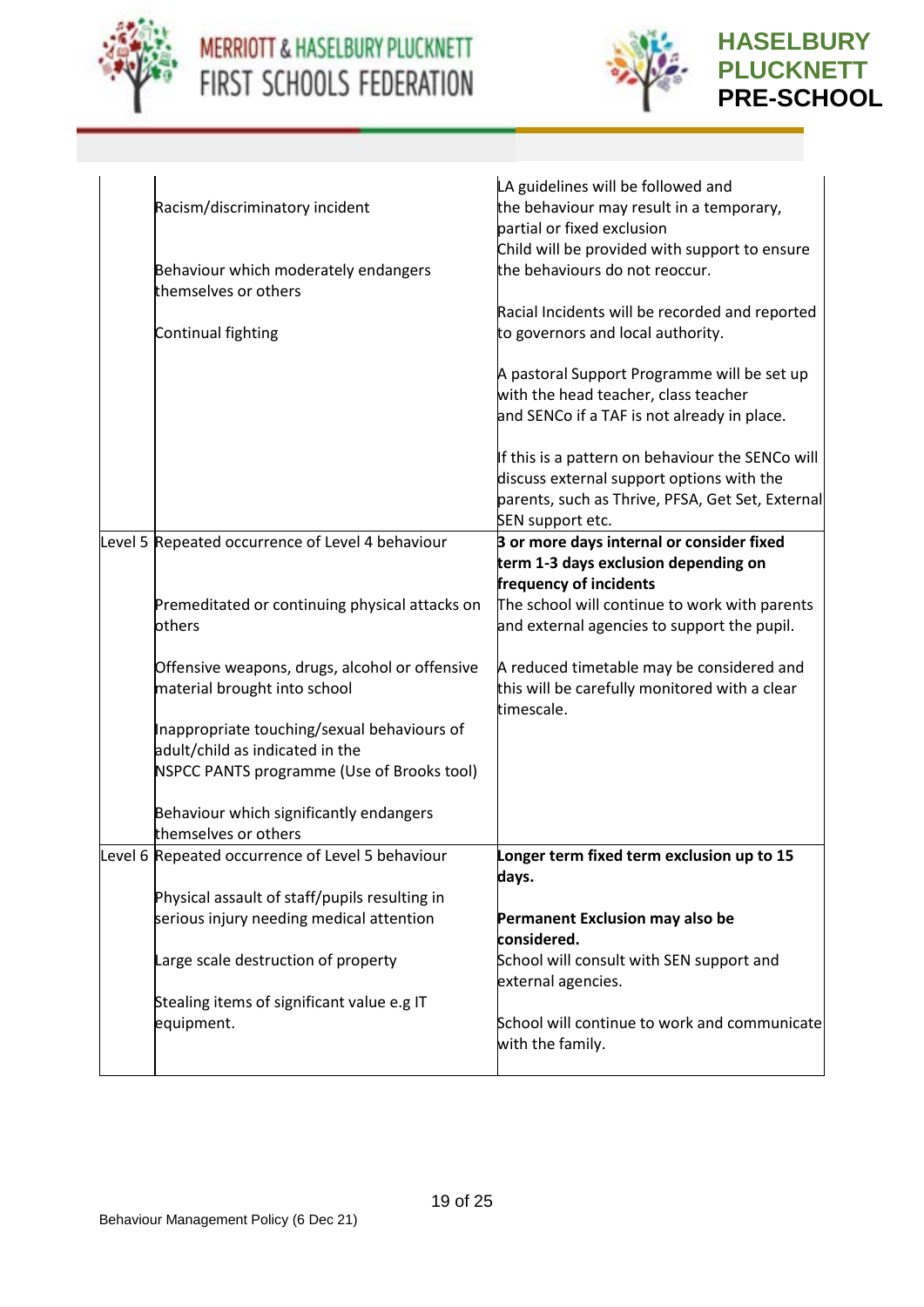



Annex F to Behaviour Management Policy

### **PRE-SCHOOL SPECIFICS**

#### 1. **Children under three years**

- a. When children under three behave in inconsiderate ways we recognise that strategies for supporting them will need to be developmentally appropriate and differ from those for older children.
- b. We recognise that babies and very young children are unable to regulate their own emotions such as fear, anger or distress, and require sensitive adults to help them do this.
- c. Common inconsiderate or hurtful behaviours of young children include tantrums, biting or fighting. Staff are calm and patient, offering comfort to intense emotions, helping children to manage their feelings and talk about them to help resolve issues and promote understanding.
- d. If tantrums, biting or fighting are frequent, we try to find out the underlying causesuch as a change or upheaval at home, or frequent change of carers. Sometimes a child has not settled in well and the behaviour may be the result of 'separation anxiety'.
- e. We focus on ensuring a child's attachment figure in the setting, their key person, is building a strong relationship to provide security to the child.

#### 2. **Rough and tumble play and fantasy aggression.**

- a. Young children often engage in play that has aggressive themes such as superheroes and weapon play; some children appear pre-occupied with these themes, but their behaviour is not necessarily a precursor to hurtful behaviour or bullying, although it may be inconsiderate at times and may need addressing using strategies above.
- b. We recognise that teasing and rough and tumble play are normal for young children and acceptable within limits, we regard these kinds of play as pro-social and not as problematic or aggressive.
- c. We will develop strategies to contain play that are agreed with the children, and understood by them, with acceptable behavioural boundaries to ensure children are not hurt.
- d. We recognise that fantasy play contains many violent dramatic strategies and offers opportunities for us to explore concepts of rights and wrong.
- e. We are able to tune in to the contents of the play, perhaps to suggest alternative strategies for heroes and heroines, making the most of 'teachable moments' to encourage empathy and lateral thinking to explore alternatives scenarios and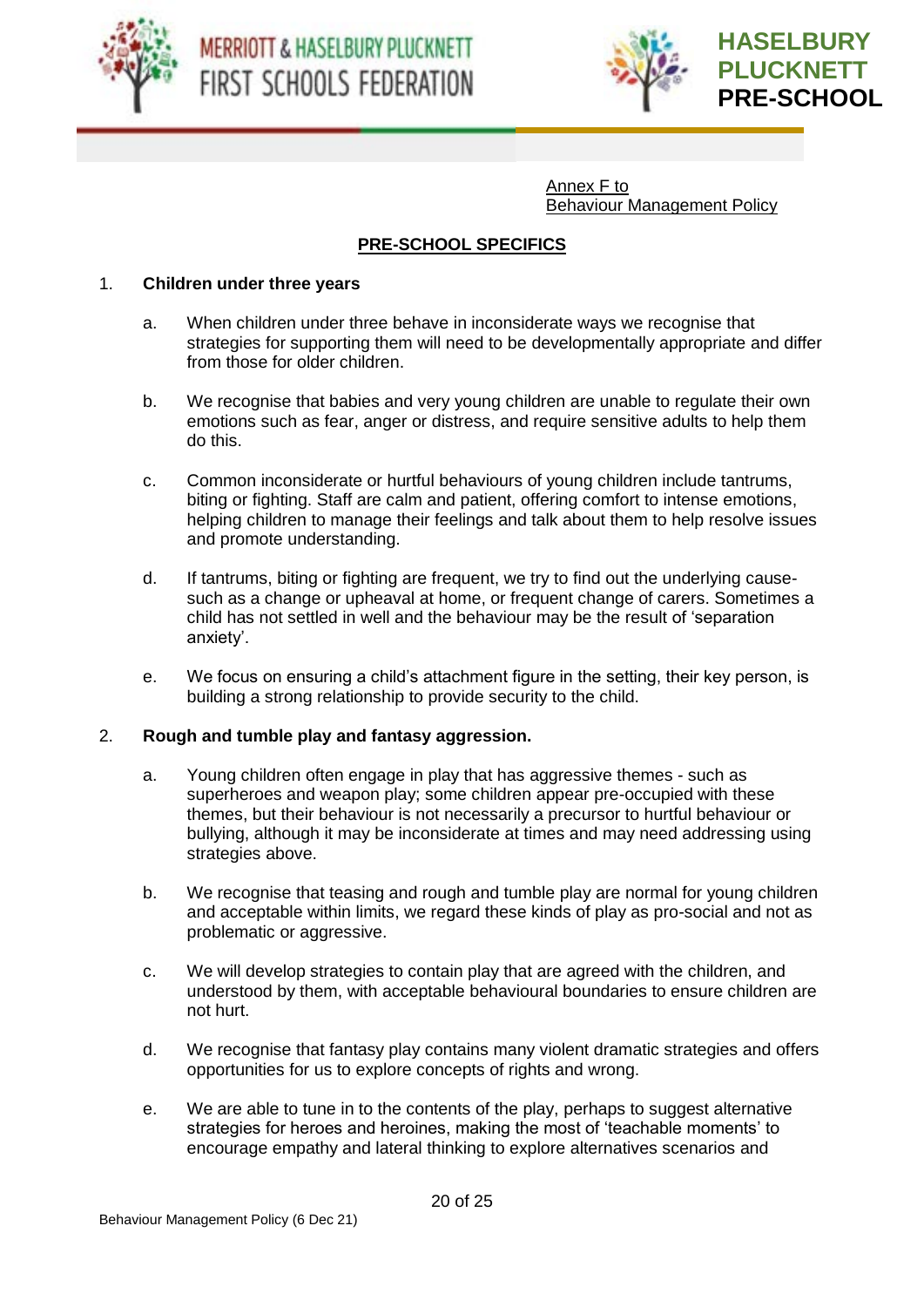



strategies for conflict resolutions.

#### 3. **Hurtful Behaviour**

- a. We take hurtful behaviour very seriously. Most children under the age of five will at some stage hurt or say something hurtful to another child, especially if their emotions are high at the time, but it is not helpful to label this behaviour as 'bullying'. For children under five hurtful behaviour is momentary, spontaneous and often without consciousness of the feelings of the person whom they have hurt.
- b. We recognise that young children behave in hurtful ways towards others because they have not yet developed the means to manage intense feelings that sometimes overwhelm them.
- c. We will help them manage these feelings as they have neither the biological means nor the cognitive means to do so themselves.
- d. We understand that self-management of intense emotions especially of anger, happens when the brain has developed neurological systems to manage the physiological processes that take place when triggers activate responses of anger or fear.
- e. Therefore, we help this process by offering support, calming the child who is angry as well as the one who has been hurt by the behaviour. By helping the child return to a normal state, we are helping the brain to develop the physiological response system that will help the child to manage their feelings better in the future.
- f. We do not engage in punitive responses to a young child's rage as that will have the opposite effect.
- g. Our way of responding to pre-verbal children is to calm them through holding and cuddling. Verbal children will also respond to cuddling to calm them down, but we offer them an explanation and discuss the incident with them to their level of understanding.
- h. We recognise that young children require help in understanding the range of feelings they experience. We help children recognise their feelings by naming them and helping the children express them, making a connection verbally between the event and the feeling.
- i. We help young children learn to empathise with others, understanding that they have feelings too and that their actions impact on others' feelings.
- j. We are aware of the same problems may happen over and over again before skills such as sharing and turn taking develop, in order for both the biological maturation and cognitive development to take place, children will need repeated experiences with problem solving, supported by patient adults and clear boundaries.
- k. We support social skills through modelling behaviour, through activities, drama and stories. We build self confidence in children, recognising their emotional needs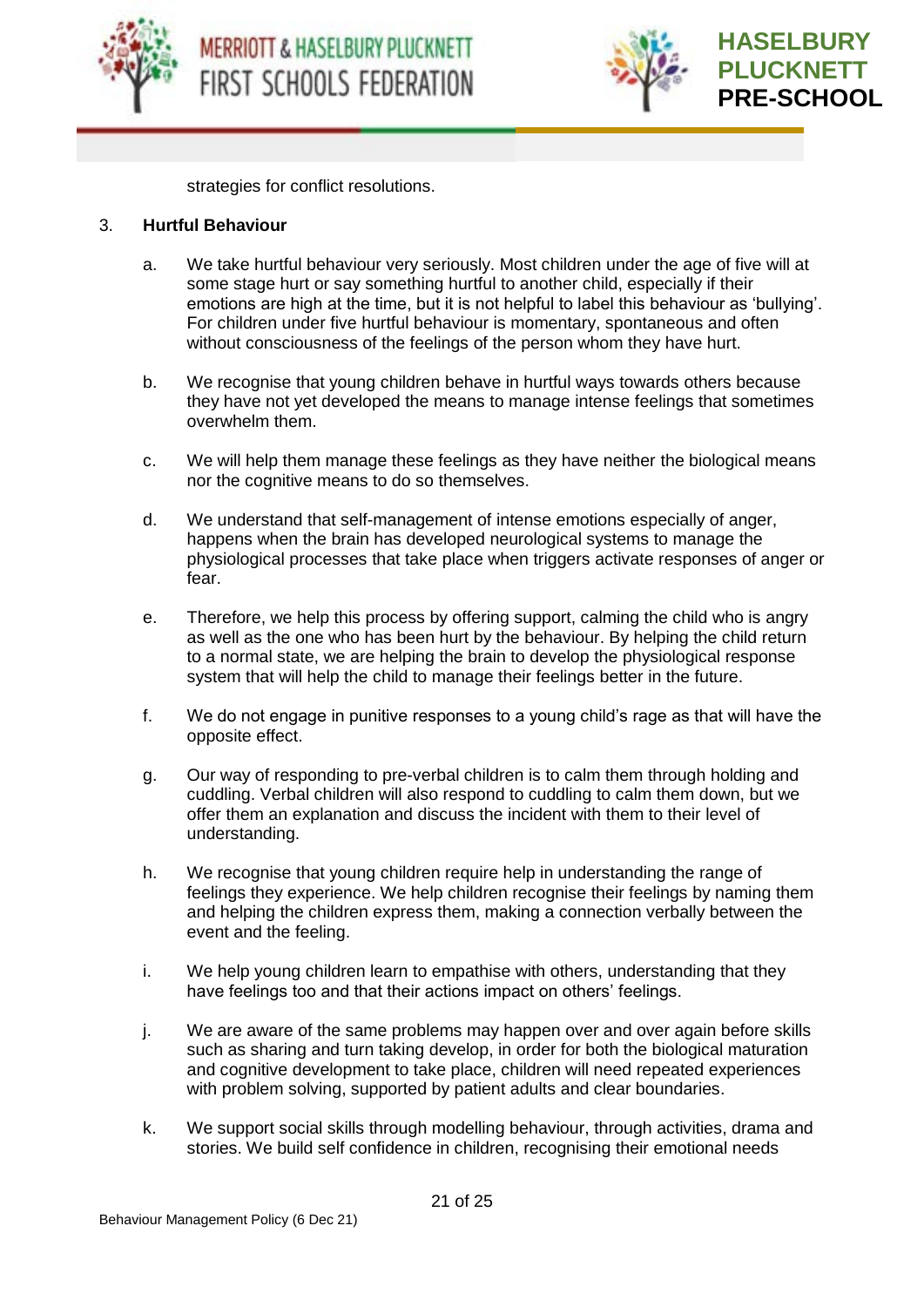





through close and committed relationships with them.

- l. We need to help children understand the effect that their hurtful behaviour has had on another child; we do not focus solely on getting children to say sorry, but encourage this where it is clear that they are genuinely sorry and wish to show this to the person that they hurt.
- m. When hurtful behaviour becomes problematic, we work with parents / carers to identify the cause and find a solution together. The main reasons for very young children to engage in excessive hurtful behaviour are that:
	- 1) They do not feel securely attached to someone who can interpret and meet their needs- This may be in the home and / or in the setting.
	- 2) Their parents / carers, or key worker in the setting, does not have skills to respond appropriately, and consequently negative patterns are developing where hurtful behaviour is the only response the child has to express feelings of anger.
	- 3) The child may have insufficient language or mastery of English, to express him or herself and may feel frustrated.
	- 4) The child is exposed to levels of aggressive behaviour at home and may be at risk emotionally or may be experiencing child abuse.
	- 5) The child has a developmental condition that effects how they behave.
- n. Where this does not work, we use the code of practice to support the child and family, making the appropriate referrals to a ''relevant professionals such as the Area Early Years SENDCo' where necessary.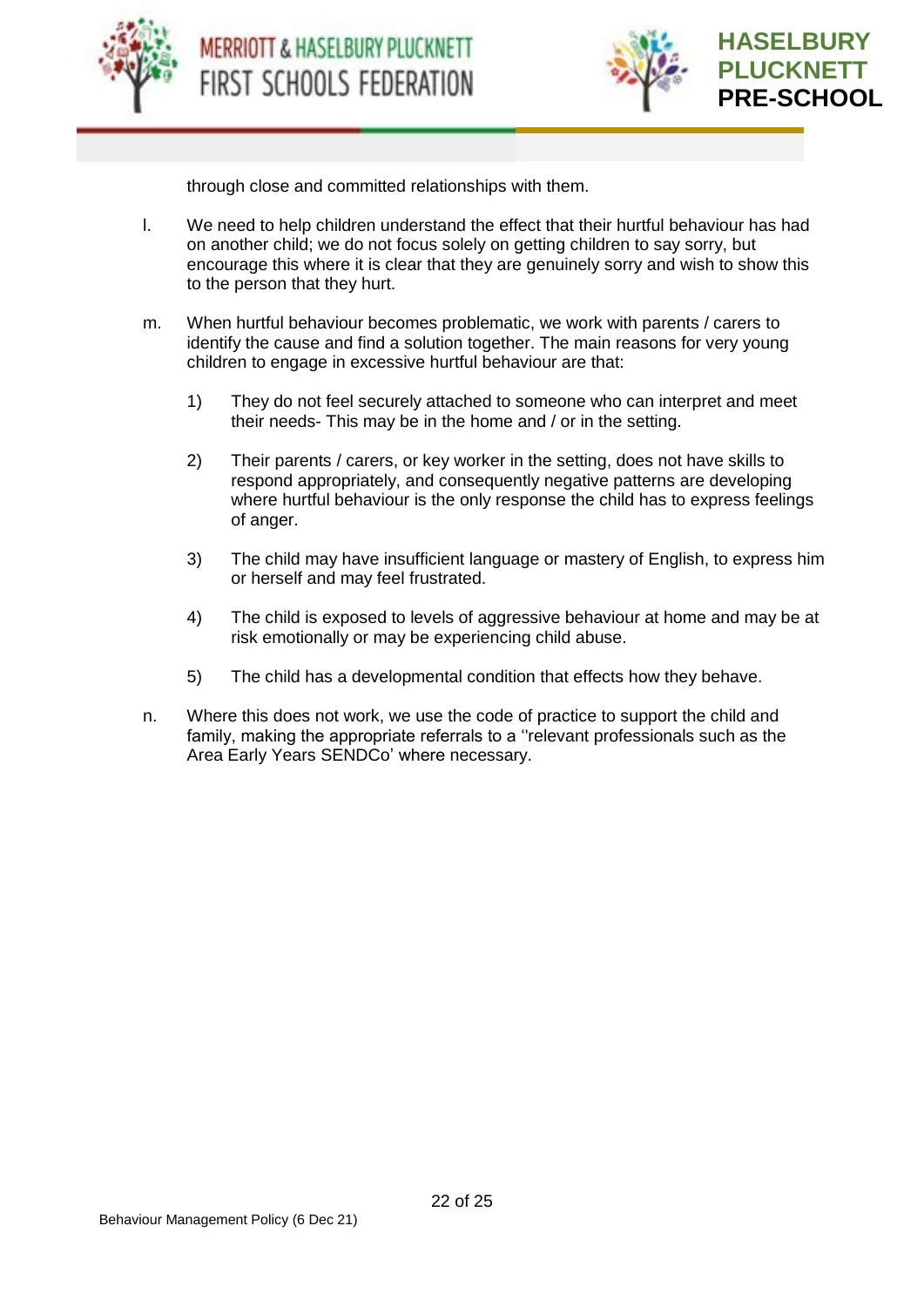





Annex G to Behaviour Management Policy

#### **CORONAVIRUS ADDENDUM**

1. **Scope** This addendum applies until further notice. It sets out changes and exceptions to our normal behaviour policy. Pupils, parents and staff should continue to follow our normal behaviour policy with respect to anything not covered in this addendum. We may need to amend or add to this addendum as circumstances or official guidance changes. We will communicate any changes to staff, parents and pupils.

#### 2. **Expectations for pupils in school**

- a. New rules
	- i) When pupils are in school, we expect them to follow all of the rules set out below in addition to our usual behaviour expectations, to keep themselves and the rest of the school community safe.
	- ii) Staff will be familiar with these rules and make sure they are followed consistently.
	- iii) Parents should also read the rules and ensure that their child follows the new procedures that have been put in place. Parents should contact our Headteacher if they think their child might not be able to comply with some or all of the rules, so we can consider alternative arrangements with them and support them to integrate back into school life.
	- iv) Pupils are expected to comply with the staggered start and finish times.
	- v) Pupils are expected to comply with regular hand washing or hand sanitising.
	- vi) Pupils must remain with their class bubbles at playtimes and lunchtimes.
	- vii) Pupils must move around the school calmly, following adult instructions.
	- viii) If a pupil sneezes or coughs, they must use a tissue to catch this, dispose in a bin and wash their hands. ('catch it, bin it, kill it').
	- ix) Pupils must tell adults if they are experiencing symptoms of coronavirus.
	- x) Pupils must only use their own stationary provided.
	- xi) Pupils must only use the toilets assigned to them.
	- xii) Pupils must not spit or intentionally cough towards someone.

#### b. Rewards and sanctions for following rules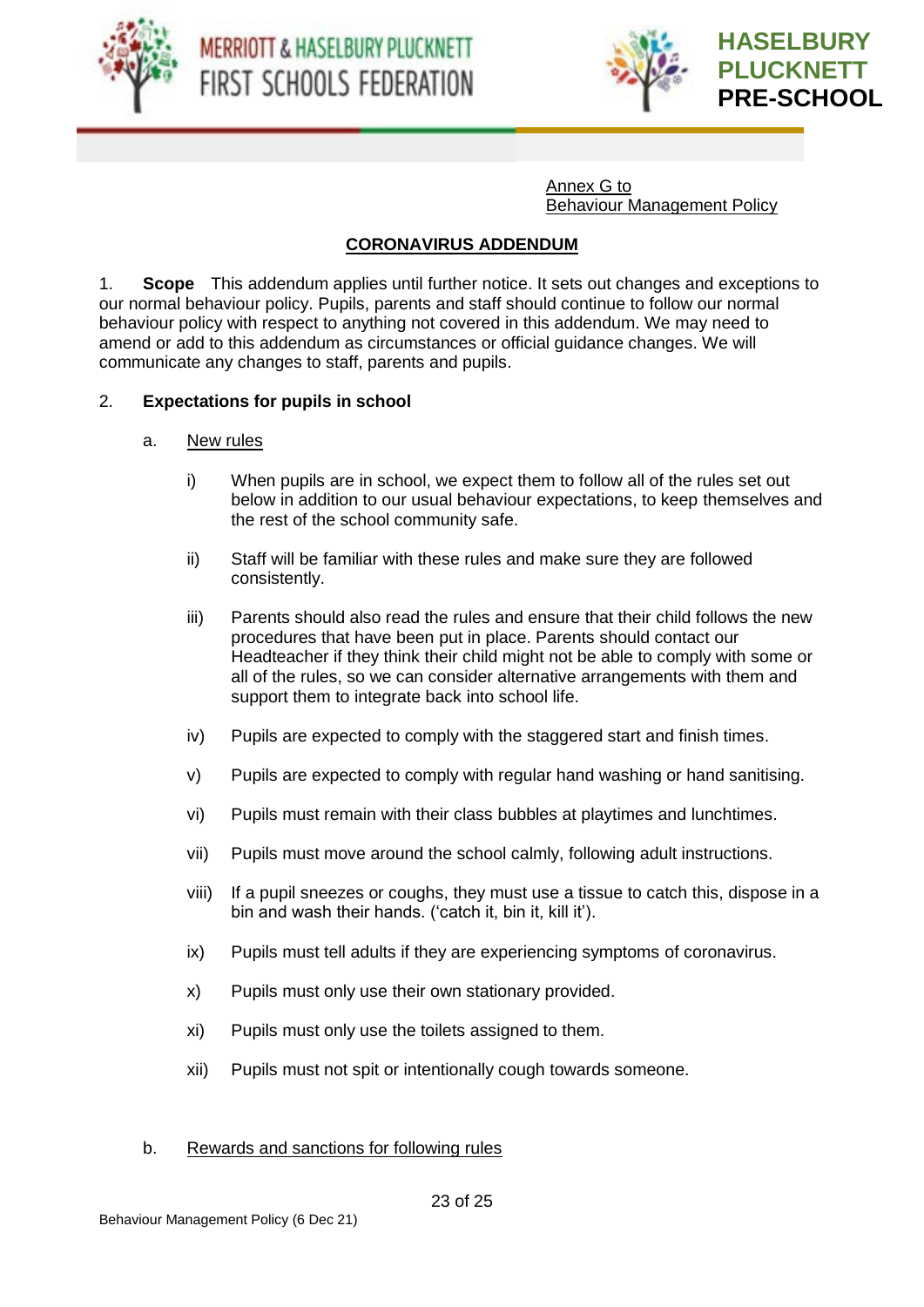



- i) To help encourage pupils to follow the above rules, we will use our praise systems in school.
- c. If pupils fail to follow these rules
	- i) We recognise that our children may accidentally break one of these rules. In these cases, they will be verbally reminded and encouraged.
	- ii) If a child intentionally breaks one of these rules, we will use our sanction systems in school.

#### 3. **Expectations for pupils shielding or isolating at home**

- a. Remote learning rules
	- i) If pupils are not in school due to shielding or isolating but are well, we expect them to follow all of the rules below. (see also our Remote Education Offer)
	- ii) Parents should also read the rules and ensure their children follow them. Parents should contact Headteacher if they think their child might not be able to comply with some or all of the rules, so we can consider alternative arrangements with them and support them with their learning. We recognize that everyone's circumstances and child needs are different and will support families.
	- iii) Pupils should:
		- 1) Complete work to the deadline set by teachers
		- 2) Seek help if they need it
		- 3) Alert teachers if they're not able to complete work
		- 4) Use proper online conduct, such as using appropriate language in messages
		- 5) During live catch-up sessions, pupils are expected to behave appropriately. (See our live session guidance for specific rules regarding these sessions)
- b. Dealing with problems If there are any problems with pupils adhering to rules around remote learning, including if they don't engage with the remote learning set for them, we will:
	- i) Contact parents to discuss how we can support further.
	- ii) If there are persistent rule breaks, we will discuss with parents regarding appropriate sanctions.

4. **Monitoring Arrangements** We will review this policy as guidance from the local authority or Department for Education is updated, and as a minimum every 4 weeks during term time by our Headteacher. At every review, it will be approved by the full governing board.

5. **Links with other Policies** This policy links to the following policies and procedures: